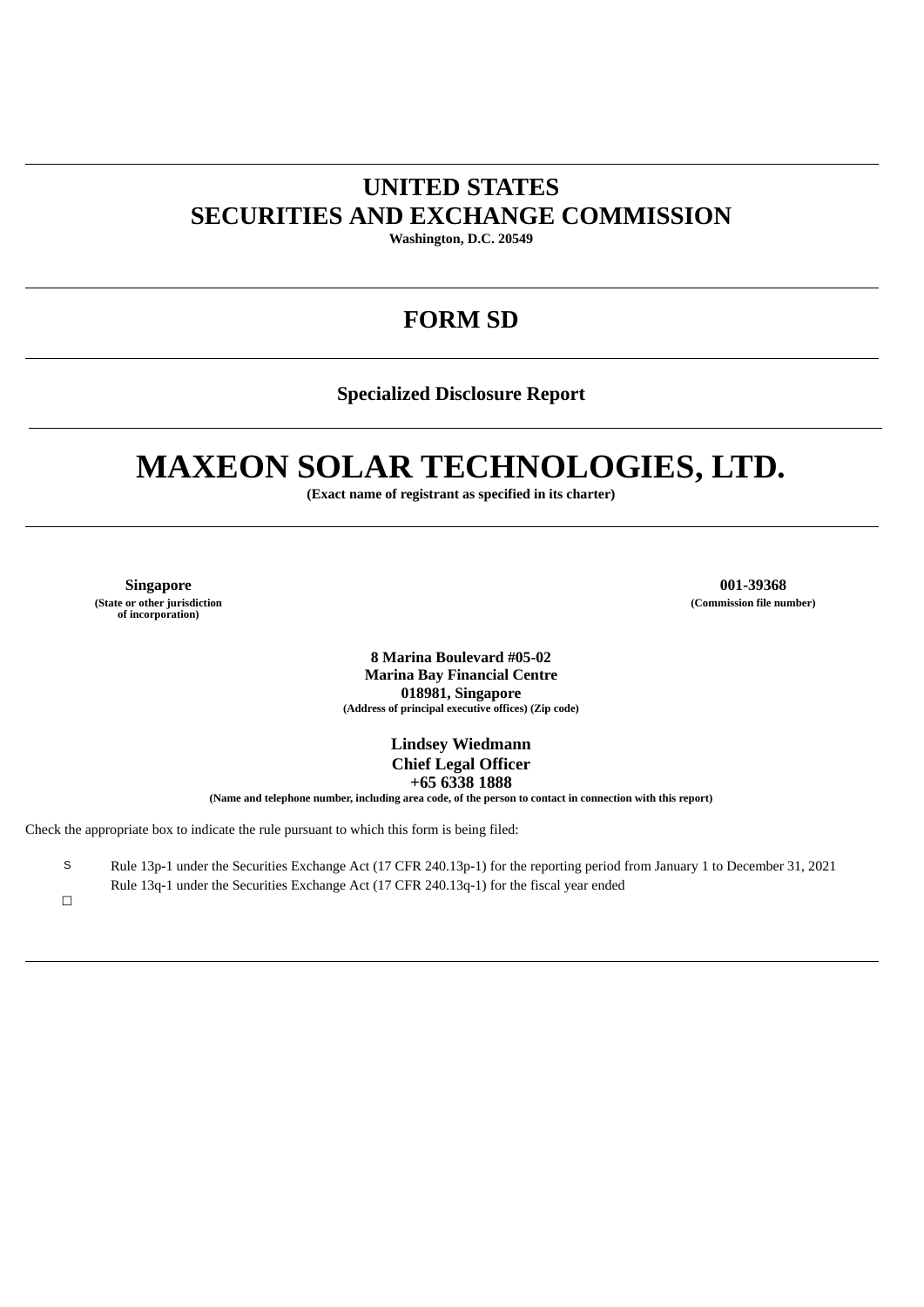#### **Section 1 – Conflict Minerals Disclosure**

#### **Item 1.01 Conflict Minerals Disclosure and Report**

As provided for in Rule 13p-1 under the Securities Exchange Act of 1934, as amended, and Form SD, a Conflict Minerals Report is provided as an exhibit to this Form SD and is available on Maxeon Solar Technologies, Ltd.'s (the "Company's") website at https://corp.maxeon.com/investor-relations. The information contained on the Company's website is not incorporated by reference into this Form SD or the Company's Conflict Minerals Report and should not be considered part of this Form SD or the Conflict Minerals Report.

Information concerning conflict minerals from recycled or scrap sources that may be contained in the Company's in-scope products is included in the Conflict Minerals Report and is incorporated in this Form SD by reference.

#### **Item 1.02 Exhibit**

The Conflict Minerals Report provided for in Item 1.01 is filed as Exhibit 1.01 to this Form SD.

#### **Section 2 – Resource Extraction Issuer Disclosure**

#### **Item 2.01 Resource Extraction Issuer Disclosure and Report**

Not applicable.

#### **Section 3 – Exhibits**

## **Item 3.01 Exhibits**

| Exhibit No. | Description                                                             |
|-------------|-------------------------------------------------------------------------|
| 1.01        | Conflict Minerals Report for the calendar year ended December 31, 2021. |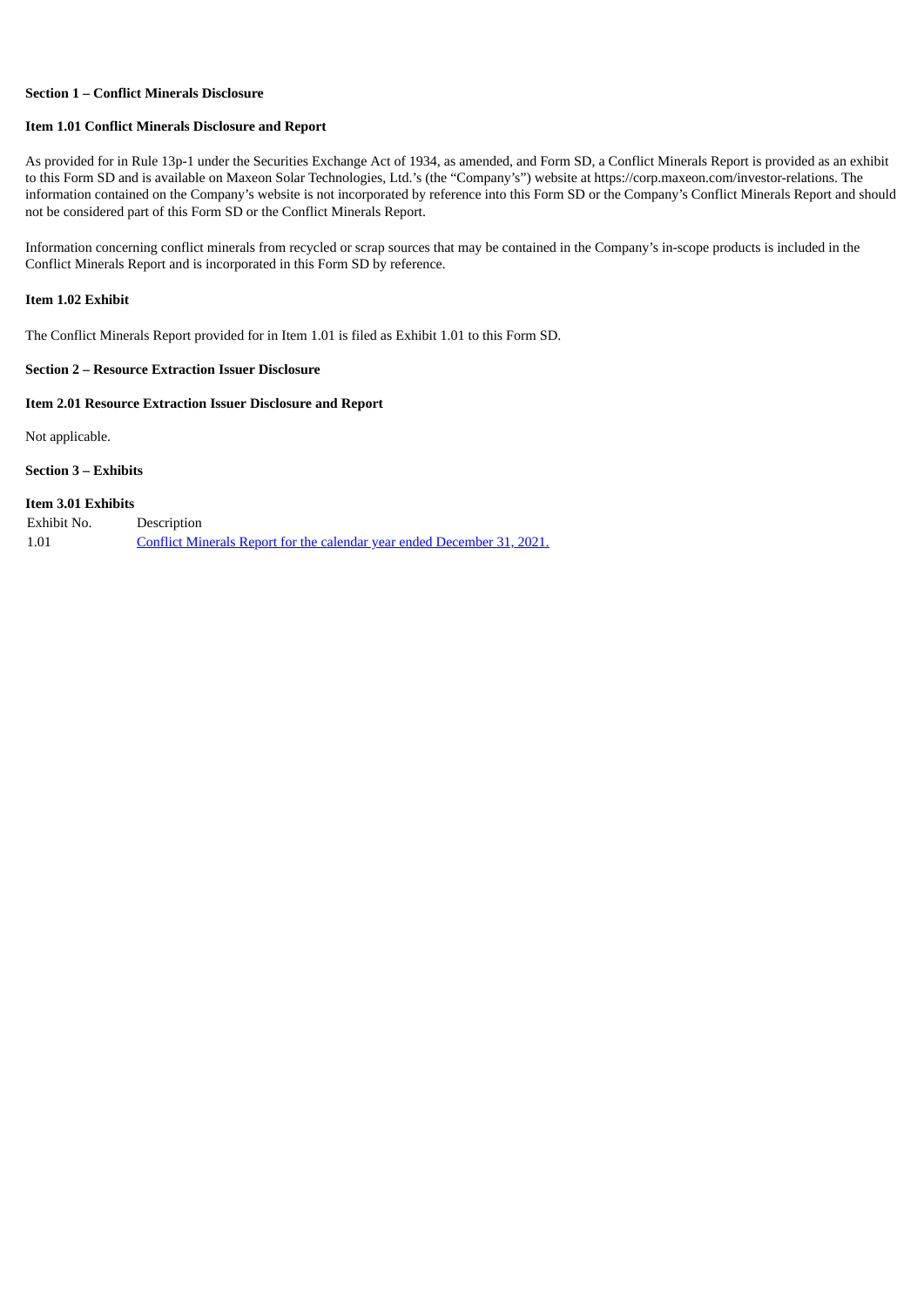### **SIGNATURES**

Pursuant to the requirements of the Securities Exchange Act of 1934, the registrant has duly caused this report to be signed on its behalf by the duly authorized undersigned.

MAXEON SOLAR TECHNOLOGIES, LTD. (Registrant)

By: /s/ Lindsey Wiedmann based of the May 31, 2022 Name: Lindsey Wiedmann Title: Chief Legal Officer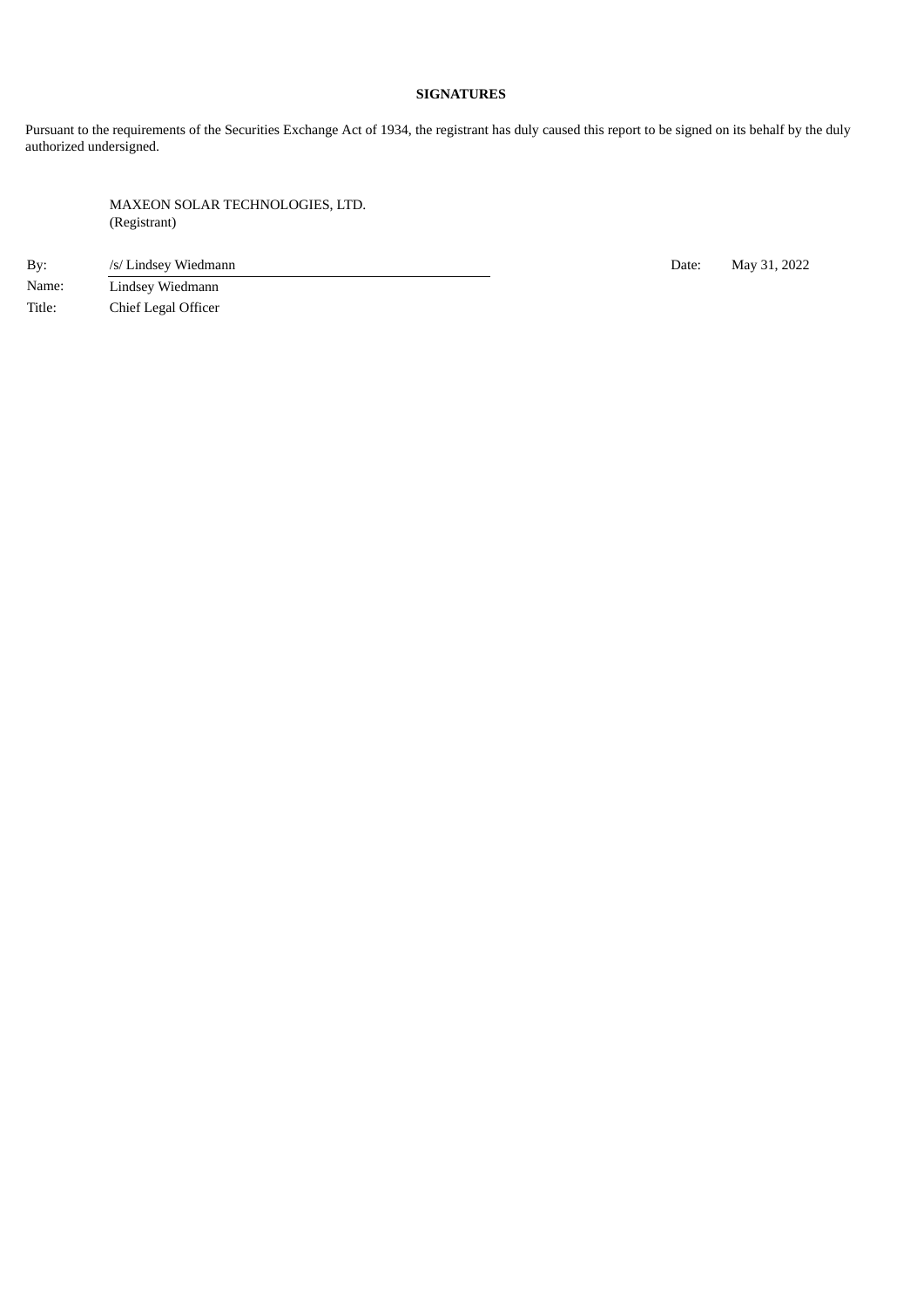## **EXHIBITS**

**Exhibit Title**

[1.01](#page-4-0) Conflict Minerals Report for the calendar year ended December 31, 2021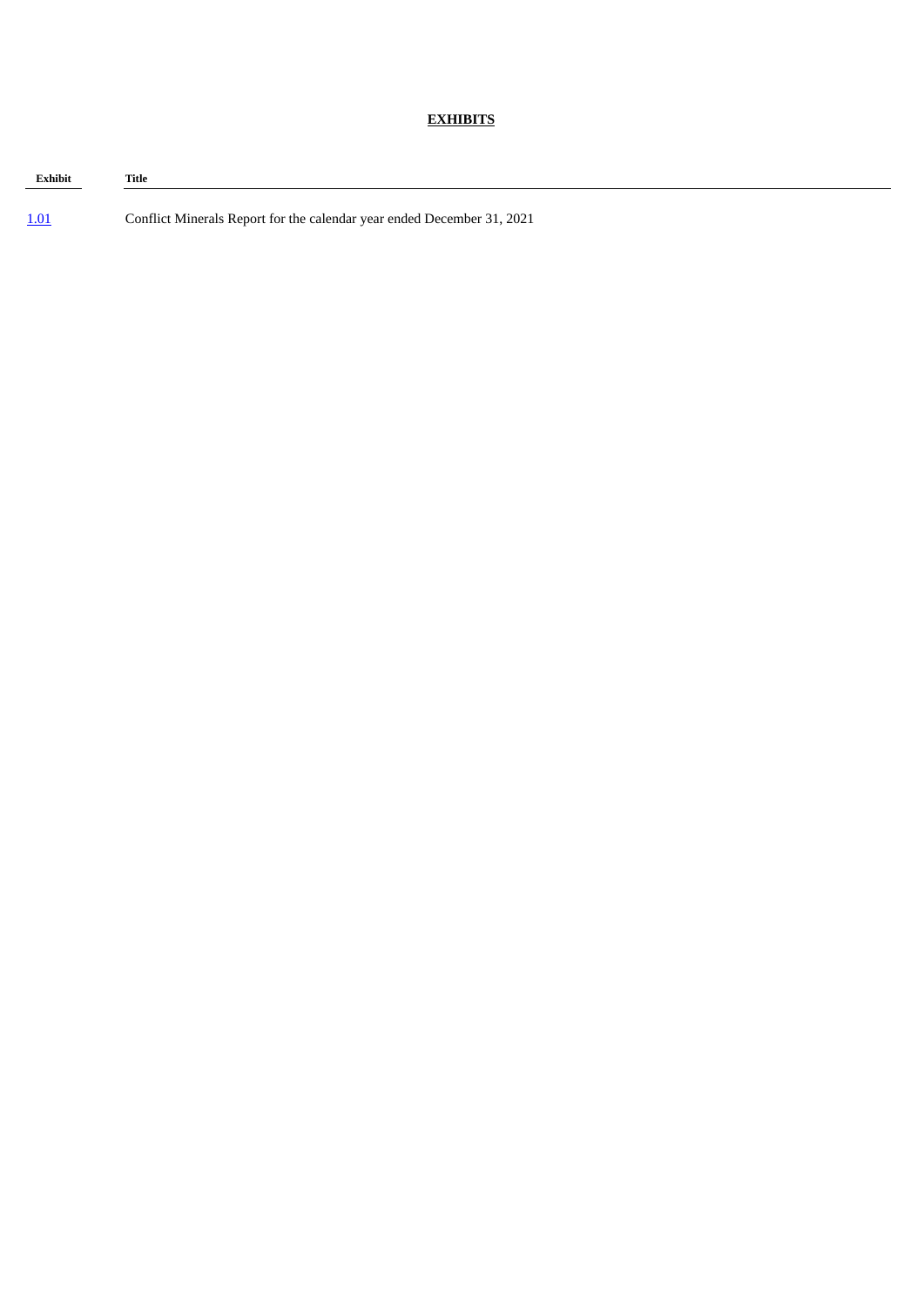#### **Conflict Minerals Report**

<span id="page-4-0"></span>Maxeon Solar Technologies, Ltd. has included this Conflict Minerals Report as an exhibit to its Form SD for 2021 as provided for in Rule 13p-1 under the Securities Exchange Act of 1934, as amended (the "Exchange Act"), and Form SD (collectively, the "Conflict Minerals Rule"). The date of filing of this Conflict Minerals Report is May 31, 2022.

Unless the context indicates otherwise, the term "Maxeon" refers to Maxeon Solar Technologies, Ltd. and its consolidated subsidiaries, and "Service Provider" refers to the third party retained by Maxeon to assist with supplier outreach and data validation of the responses received from suppliers. Some of the compliance activities described in this Conflict Minerals Report were performed by the Service Provider on behalf of and/or in coordination with Maxeon. As used herein and consistent with the Conflict Minerals Rule, "Conflict Minerals" or "3TG" are columbite-tantalite (coltan), cassiterite, gold, wolframite and the derivatives tantalum, tin and tungsten, without regard to the location of origin of the minerals or derivative metals.

This Conflict Minerals Report can be found on the Maxeon website at: https://www.maxeon.com/financials-filings/sec-filings.

#### **Forward-Looking Statements**

This document contains forward-looking statements within the meaning of Section 27A of the Securities Act of 1933, as amended (the "Securities Act"), and Section 21E of the Exchange Act. In particular, statements contained in this document that are not historical facts, including, but not limited to, statements concerning the additional steps that Maxeon intends to take to mitigate the risk that its necessary 3TG benefit armed groups, constitute forwardlooking statements and are made under the safe harbor provisions of Section 27A of the Securities Act and Section 21E of the Exchange Act.

Forward-looking statements are subject to risks and uncertainties that could cause actual actions or performance to differ materially from those expressed in the forward-looking statements. These risks and uncertainties may include, but are not limited to,  $(1)$  the continued implementation of satisfactory traceability and other compliance measures by Maxeon's direct and indirect suppliers on a timely basis or at all, (2) whether smelters and refiners ("SORs") and other market participants responsibly source 3TG and (3) political, regulatory and economic developments, whether in the Democratic Republic of the Congo (the "DRC") or an adjoining country (collectively, the "Covered Countries"), the United States or elsewhere. Maxeon cautions readers not to place undue reliance on any forward-looking statements, which only speak as of the date made. Maxeon undertakes no obligation to update any forward-looking statement to reflect events or circumstances after the date on which such statement is made.

#### **Overview; Maxeon's Products and Applicability of the Conflict Minerals Rule**

Maxeon is one of the world's leading global manufacturers and marketers of premium solar power technology. We have developed and maintained this leadership position through decades of technological innovation and investment, in addition to the development of sales and distribution channels across six continents. Maxeon's products include solar cells and panels, which we manufacture. Many of the products that Maxeon manufactures contains 3TG necessary to the functionality or production of such products. However, 3TG content continues to represent a small portion of the materials content of Maxeon's in-scope products.

For a further discussion of Maxeon's products, see its Annual Report on Form 20-F for the fiscal year ended January 2, 2022. The information contained in the Form 20-F is not incorporated by reference into this Conflict Minerals Report or Maxeon's Form SD for 2021 and should not be considered part of this Conflict Minerals Report or the Form SD.

Maxeon is multiple levels removed from the mining of minerals (3TG or otherwise). Maxeon does not make purchases of raw ore or refined 3TG minerals directly from SORs and makes no purchases in the Covered Countries. However, through the efforts described in this Conflict Minerals Report, Maxeon seeks to ensure its suppliers are sourcing responsibly.

1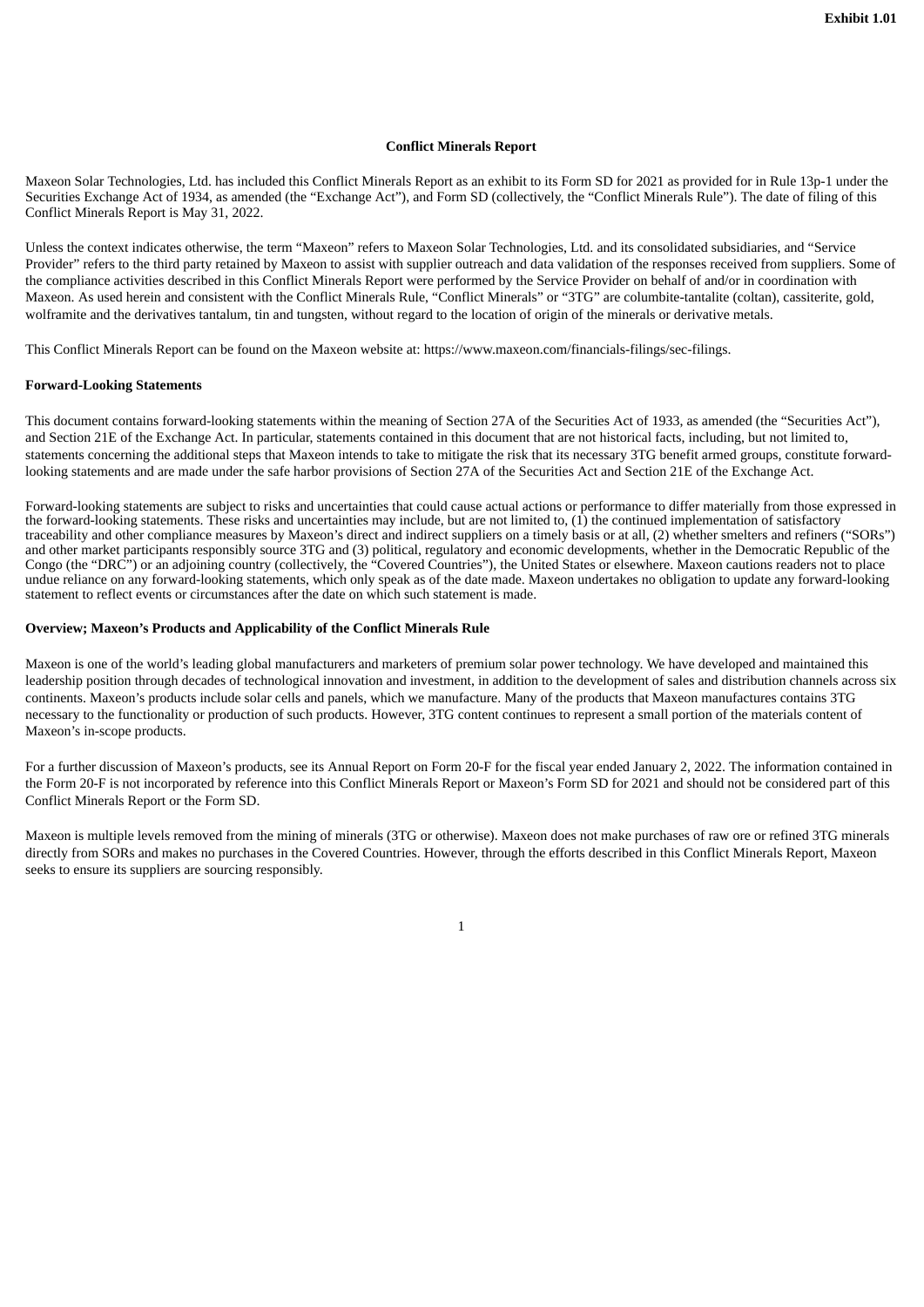Maxeon does not seek to embargo responsible sourcing of 3TG from the Covered Countries or other conflict-affected and high-risk regions and encourages its suppliers to continue to source 3TG responsibly from these regions.

#### **Reasonable Country of Origin Inquiry**

To complete the "reasonable country of origin inquiry" (the "RCOI") required by the Conflict Minerals Rule, Maxeon and its Service Provider engaged with suppliers to collect information about the presence and source of 3TG used in components, parts supplied to Maxeon. For its RCOI, to the extent applicable, Maxeon utilized the same processes and procedures as for its due diligence, in particular Steps 1 and 2 of the OECD Guidance (as defined below), which are discussed later in this Conflict Minerals Report. For 2021, Maxeon surveyed 43 suppliers as part of its RCOI.

The results of Maxeon's RCOI are discussed under "Findings Concerning Smelters and Refiners and Country of Origin Information."

#### **Due Diligence Measures**

#### *Design Framework*

Maxeon utilizes due diligence measures for 3TG that are intended to conform with, in all material respects, the criteria set forth in the Organisation for Economic Co-operation and Development's Due Diligence Guidance for Responsible Supply Chains of Minerals from Conflict-Affected and High-Risk Areas, including the Supplement on Tin, Tantalum and Tungsten and the Supplement on Gold (Third Edition) (the "OECD Guidance"). The OECD Guidance established a five-step framework for due diligence as a basis for responsible global supply chain management of minerals from conflict-affected and high-risk areas. Application of the framework constitutes a part of the program that Maxeon has put in place to help ensure that the 3TG contained in its products are responsibly sourced.

#### *Diligence Program*

In furtherance of Maxeon's 3TG due diligence, it performed the due diligence measures discussed below for 2021.

#### *Compliance Team*

In support of its compliance efforts, Maxeon has a compliance team that is charged with overseeing, implementing and providing feedback on its 3TG compliance strategy. The team consists of staff from Maxeon's operations groups, under executive leadership. The members of the team and selected other internal personnel are familiar with the Conflict Minerals Rule, the OECD Guidance, Maxeon's compliance plan, and the procedures for reviewing and validating supplier responses to Maxeon's inquiries. Maxeon also utilized the Service Provider and specialist outside counsel to assist with and/or to advise it on certain aspects of its compliance.

#### *Conflict Minerals Policy; Training Resources; Grievance Mechanism*

Maxeon maintains a Conflict Minerals Policy. Under the Conflict Minerals Policy, Maxeon suppliers are required to acknowledge Maxeon's Supplier Sustainability Guidelines, which incorporates the Conflict Minerals Policy. Under the Conflict Minerals Policy, Maxeon reserves the right to request additional documentation from its suppliers regarding the source of any 3TG included in their products. In addition, Maxeon reserves the right to ask suppliers to maintain traceability data for a minimum of five years. The Conflict Minerals Policy indicates that Maxeon will evaluate its relationships with its suppliers on an ongoing basis to ensure continued compliance with the Conflict Minerals Policy.

The Conflict Minerals Policy is communicated internally to Maxeon's supply chain employees and to suppliers. In addition, the Conflict Minerals Policy is posted on Maxeon's website at https://corp.maxeon.com/static-files/7189df75-ef32-4397-bda9-06e6a11d50fe.

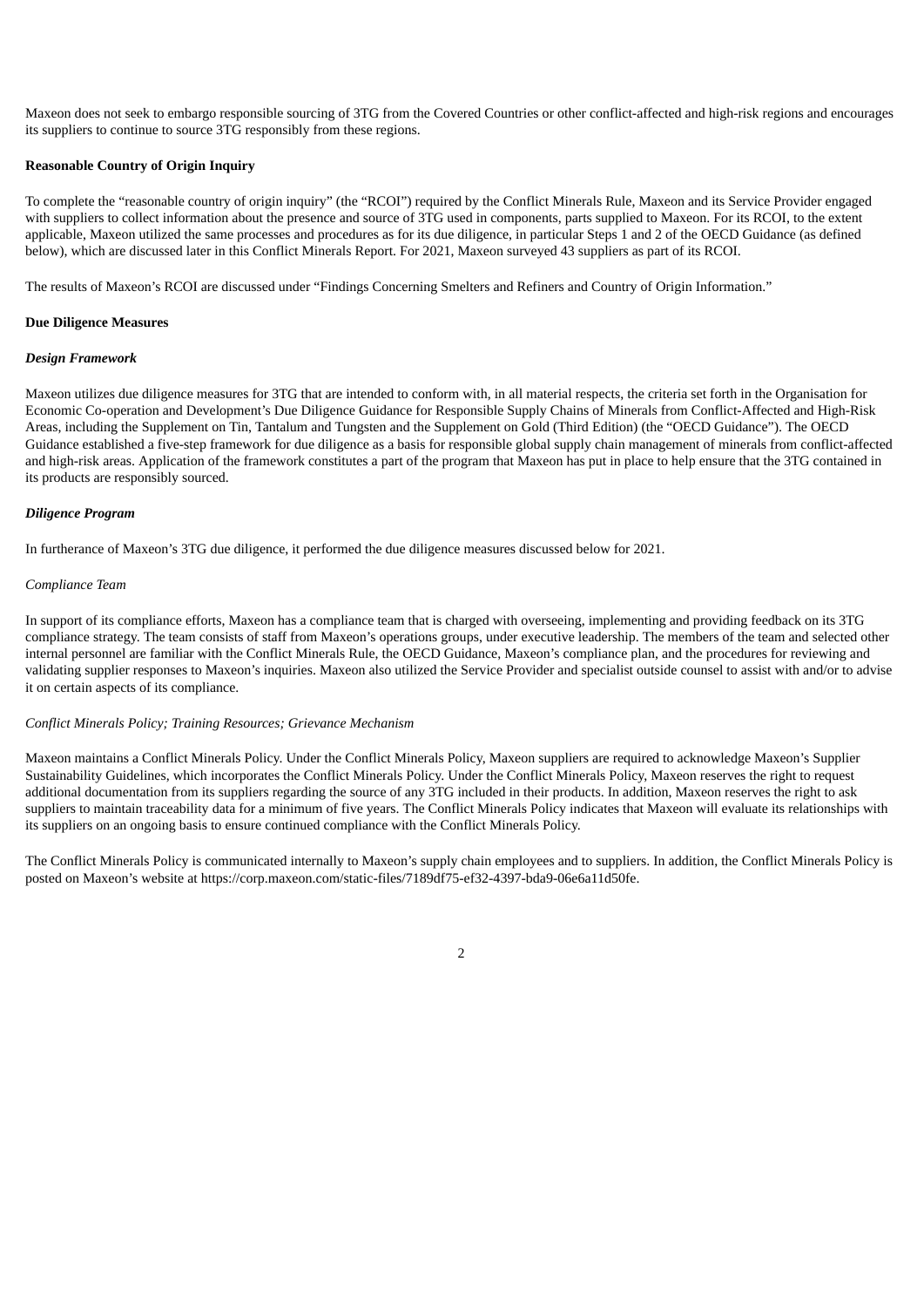In an effort to increase supplier awareness about Conflict Minerals and related regulatory requirements, to provide answers to frequently asked questions concerning 3TG mineral tracing, and ultimately to improve the accuracy and completeness of supplier responses, suppliers that were part of Maxeon's outreach received access to the Service Provider's online resources.

Maxeon has a grievance mechanism for reporting violations of its Conflict Minerals Policy. The grievance mechanism is available through the Conflict Minerals Policy. Violations may be reported by contacting Maxeon's Compliance and Ethics Helpline at https://maxeon.ethicspoint.com.

#### *Data Collection; Records Storage and Retention*

For 2021, Maxeon carried out due diligence on relevant components and parts in the products it manufactured. Maxeon's outreach included 43 suppliers (the "Suppliers") that provided components or parts determined by Maxeon to contain or potentially contain necessary 3TG, and which were incorporated into products manufactured by Maxeon.

Maxeon sent the Suppliers a request to submit a Conflict Minerals Reporting Template, which is the widely-used data collection form developed by the Responsible Minerals Initiative (the "RMI" and the "CMRT"), to gather information on the use of 3TG by the Suppliers, the source of the 3TG and the Suppliers' related compliance procedures. Maxeon gave the Suppliers the ability to provide information at a level at which they could most readily assemble the information (i.e., company, product, or user-defined), but required the Suppliers to declare the level of information provided. Following the initial introductions to the program and information request, reminder emails were sent to each non-responsive Supplier requesting survey completion. This outreach was managed by the Service Provider on Maxeon's behalf. Additional outreach also was conducted by Maxeon's staff on an as-needed basis to further emphasize the importance of suppliers completing the CMRT.

The Service Provider reviewed CMRT responses received from the Suppliers for plausibility, consistency and gaps. If any "quality control" flags were raised, Suppliers were contacted to clarify the concern. If the SOR was not identified as Conformant (as later defined) or the equivalent by the RMI, the London Bullion Market Association (the "LBMA") or the Responsible Jewellery Council (the "RJC"), the Service Provider attempted to contact the SOR to gain more information about its sourcing practices, including countries of origin and transfer, and due diligence procedures. In addition, for SORs that are not Conformant, the Service Provider searched public information to attempt to determine the SOR's sourcing practices.

Maxeon has an electronic file for the maintenance of business records relating to 3TG due diligence, including records of due diligence processes, findings and resulting decisions. Maxeon stores all supplier CMRTs and documents evidence of identified supplier 3TG sourcing risk. As contemplated by the OECD Guidance, Maxeon will maintain these records for at least five years. The Service Provider also is requested to maintain records in its possession for at least five years.

#### *3TG Risk Management*

Maxeon obtained information on 3TG sourcing risk from a variety of sources, including the Service Provider. Maxeon further used the CMRT responses to identify 3TG sourcing risk. Given Maxeon's position in the 3TG supply chain, it believes that this is the most efficient means for identifying 3TG sourcing risk.

Supply chain managers within Maxeon worked with the compliance team to identify 3TG sourcing concerns and determine risk mitigation efforts. The compliance team reported aggregated risk findings to and the contents of this Conflict Minerals Report are shared with Maxeon's executive management.

Maxeon determines on a case-by-case basis the appropriate risk mitigation strategy for any identified risks. Potential outcomes under Maxeon's risk mitigation strategy include continuing to work with the supplier while risks are addressed or reassessing the relationship with the supplier. Under Maxeon's risk management framework, to the extent that risks require mitigation, Maxeon monitors and tracks the performance of the risk mitigation efforts and reports these efforts to appropriate senior oversight personnel.

3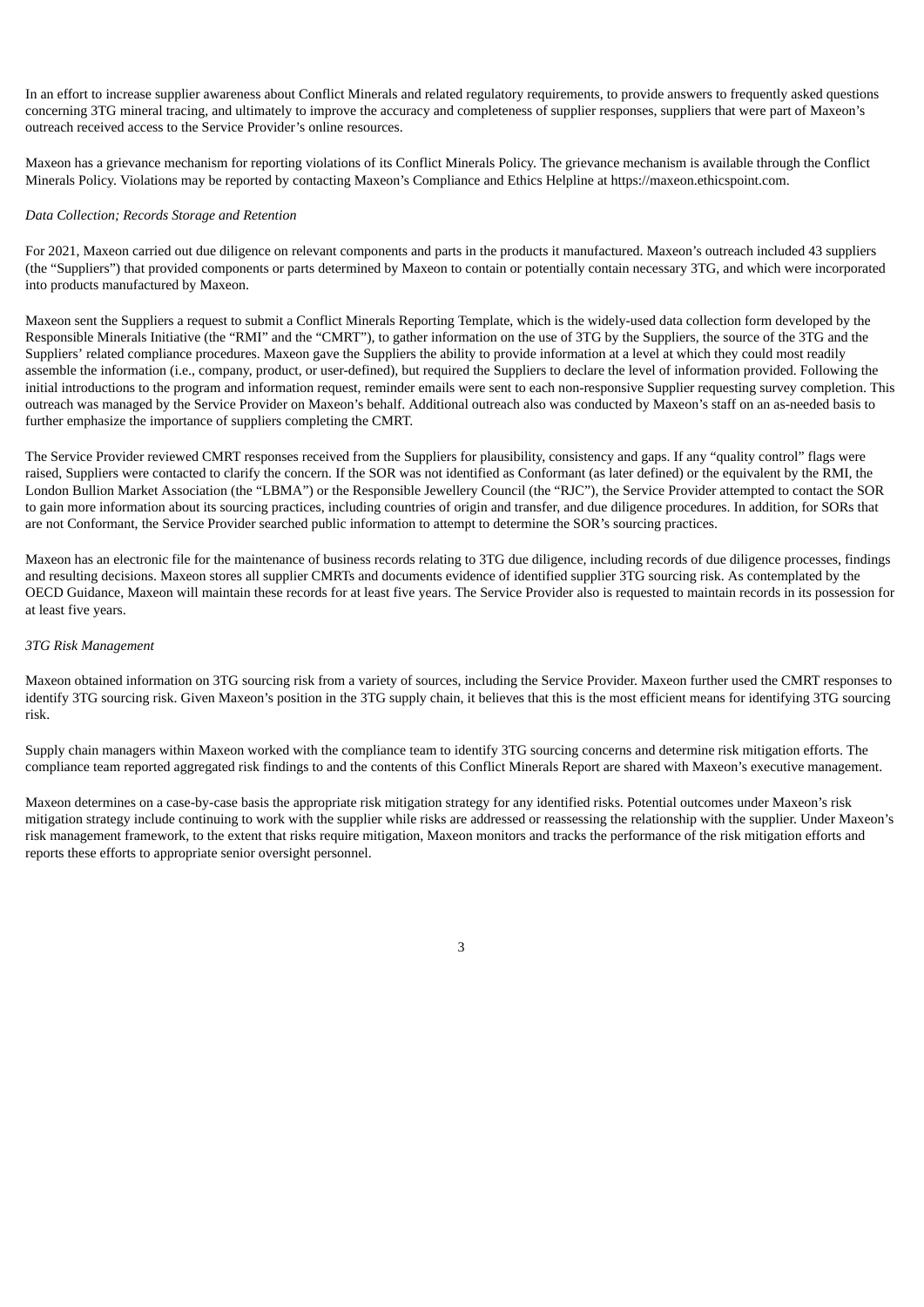#### *Utilization of Independent Third-Party Audits*

To the extent that SORs are identified, Maxeon primarily utilizes information made available by the RMI concerning independent third-party audits and Conformant status. Maxeon also relies on audits performed by the LBMA and the RJC.

#### *Report on Supply Chain Due Diligence*

Maxeon files a Form SD and a Conflict Minerals Report with the Securities and Exchange Commission and makes these filings available on its investor relations website.

#### **Findings Concerning Smelters and Refiners and Country of Origin Information**

For 2021, Maxeon surveyed 43 Suppliers as part of its due diligence around 3TG and received CMRTs from 70% of those Suppliers in response to its outreach. The CMRT declarations received identified 336 SORs that processed or may have processed 3TG contained in Maxeon's in-scope products. Many Suppliers provided company-level declarations. Therefore, the list of processing facilities disclosed below may over-represent the number of 3TG processing facilities in Maxeon's supply chain.

In brief, as indicated in the table below:

- 336 SORs were identified by the Suppliers.
- 234 SORs, or approximately 70%, were listed as Conformant by the RMI.
- 19 SORs, or approximately  $6\%$ , were listed as Active.<br>• 83 SORs, or approximately 25%, were listed on the Cl
- 83 SORs, or approximately 25%, were listed on the CMRT Smelter Look-up list tab only.

In connection with Maxeon's RCOI or due diligence, as applicable, the Suppliers identified to Maxeon the facilities listed below as potentially having processed the necessary 3TG contained in Maxeon's in-scope products in 2021 (table information is as of May 9, 2022; see the notes following the table for additional information concerning the information presented in the table).

| <b>Metal</b> | <b>Smelter Name</b>                                           | <b>Country Name</b>         | <b>Status</b> |
|--------------|---------------------------------------------------------------|-----------------------------|---------------|
| Gold         | 8853 S.p.A.                                                   | Italy                       | Conformant    |
| Gold         | <b>Advanced Chemical Company</b>                              | <b>United States</b>        | Conformant    |
| Gold         | Aida Chemical Industries Co., Ltd.                            | Japan                       | Conformant    |
| Gold         | Al Etihad Gold Refinery DMCC                                  | <b>United Arab Emirates</b> | Conformant    |
| Gold         | Allgemeine Gold-und Silberscheideanstalt A.G.                 | Germany                     | Conformant    |
| Gold         | Almalyk Mining and Metallurgical Complex (AMMC)               | Uzbekistan                  | Conformant    |
| Gold         | AngloGold Ashanti Corrego do Sitio Mineracao                  | <b>Brazil</b>               | Conformant    |
| Gold         | Argor-Heraeus S.A.                                            | Switzerland                 | Conformant    |
| Gold         | Asahi Pretec Corp.                                            | Japan                       | Conformant    |
| Gold         | Asahi Refining Canada Ltd.                                    | Canada                      | Conformant    |
| Gold         | Asahi Refining USA Inc.                                       | <b>United States</b>        | Conformant    |
| Gold         | Asaka Riken Co., Ltd.                                         | Japan                       | Conformant    |
| Gold         | Aurubis AG                                                    | Germany                     | Conformant    |
| Gold         | <b>Bangalore Refinery</b>                                     | India                       | Conformant    |
| Gold         | Bangko Sentral ng Pilipinas (Central Bank of the Philippines) | Philippines                 | Conformant    |
| Gold         | <b>Boliden AB</b>                                             | Sweden                      | Conformant    |
| Gold         | C. Hafner GmbH + Co. KG                                       | Germany                     | Conformant    |
| Gold         | <b>CCR Refinery - Glencore Canada Corporation</b>             | Canada                      | Conformant    |
| Gold         | Cendres + Metaux S.A.                                         | Switzerland                 | Conformant    |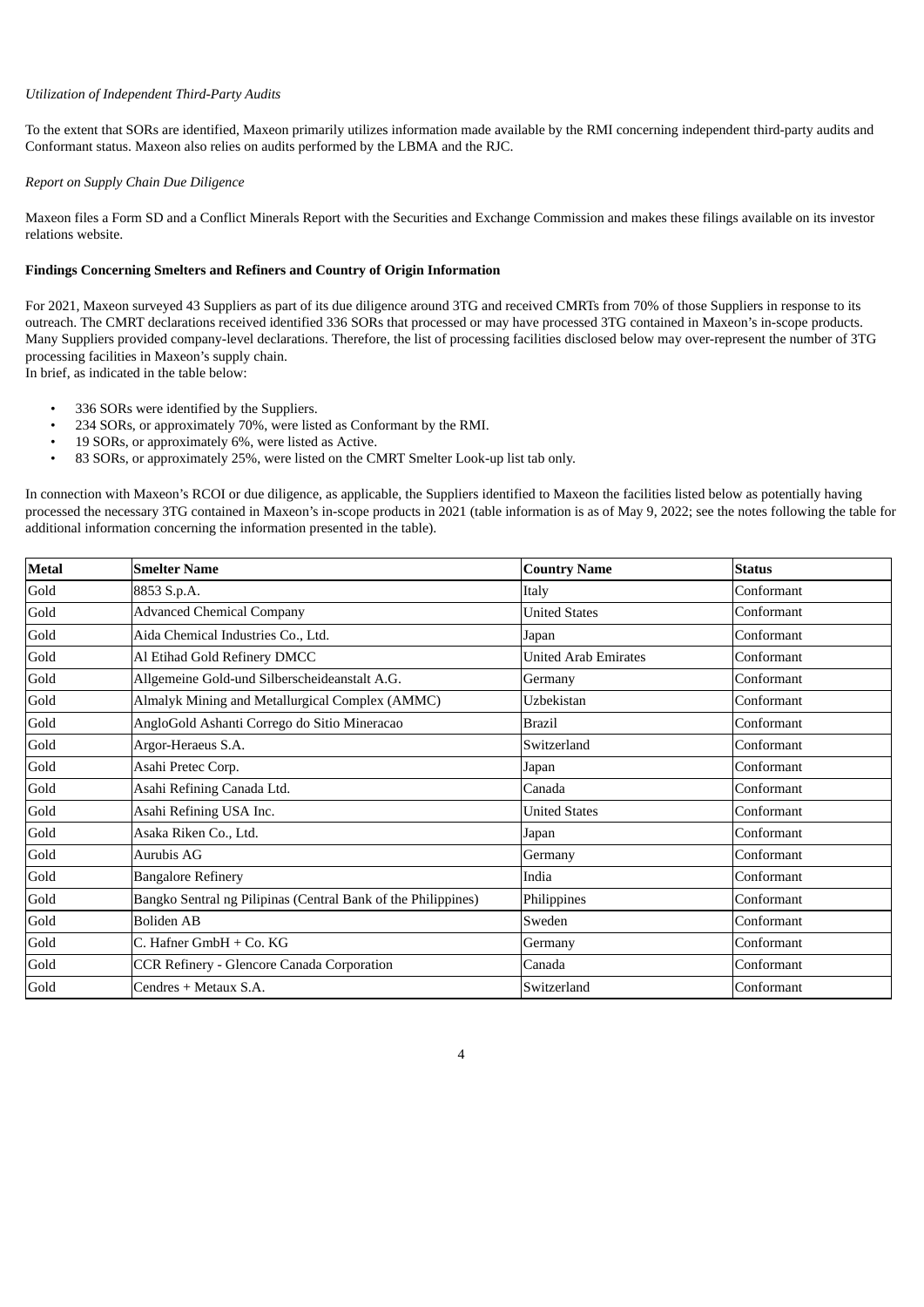| Gold | Chimet S.p.A.                                                   | Italy                       | Conformant |
|------|-----------------------------------------------------------------|-----------------------------|------------|
| Gold | Chugai Mining                                                   | Japan                       | Conformant |
| Gold | <b>DODUCO Contacts and Refining GmbH</b>                        | Germany                     | Conformant |
| Gold | Dowa                                                            | Japan                       | Conformant |
| Gold | <b>DSC</b> (Do Sung Corporation)                                | Korea, Republic of          | Conformant |
| Gold | Eco-System Recycling Co., Ltd. East Plant                       | Japan                       | Conformant |
| Gold | Eco-System Recycling Co., Ltd. North Plant                      | Japan                       | Conformant |
| Gold | Eco-System Recycling Co., Ltd. West Plant                       | Japan                       | Conformant |
| Gold | <b>Emirates Gold DMCC</b>                                       | <b>United Arab Emirates</b> | Conformant |
| Gold | <b>Geib Refining Corporation</b>                                | <b>United States</b>        | Conformant |
| Gold | Gold Refinery of Zijin Mining Group Co., Ltd.                   | China                       | Conformant |
| Gold | Heimerle + Meule GmbH                                           | Germany                     | Conformant |
| Gold | Heraeus Metals Hong Kong Ltd.                                   | China                       | Conformant |
| Gold | Heraeus Precious Metals GmbH & Co. KG                           | Germany                     | Conformant |
| Gold | Inner Mongolia Qiankun Gold and Silver Refinery Share Co., Ltd. | China                       | Conformant |
| Gold | Ishifuku Metal Industry Co., Ltd.                               | Japan                       | Conformant |
| Gold | <b>Istanbul Gold Refinery</b>                                   | Turkey                      | Conformant |
| Gold | Italpreziosi                                                    | Italy                       | Conformant |
| Gold | Japan Mint                                                      | Japan                       | Conformant |
| Gold | Jiangxi Copper Co., Ltd.                                        | China                       | Conformant |
| Gold | JX Nippon Mining & Metals Co., Ltd.                             | Japan                       | Conformant |
| Gold | Kazzinc                                                         | Kazakhstan                  | Conformant |
| Gold | Kennecott Utah Copper LLC                                       | <b>United States</b>        | Conformant |
| Gold | KGHM Polska Miedz Spolka Akcyjna                                | Poland                      | Conformant |
| Gold | Kojima Chemicals Co., Ltd.                                      | Japan                       | Conformant |
| Gold | Korea Zinc Co., Ltd.                                            | Korea, Republic of          | Conformant |
| Gold | L'Orfebre S.A.                                                  | Andorra                     | Conformant |
| Gold | LS-NIKKO Copper Inc.                                            | Korea, Republic of          | Conformant |
| Gold | LT Metal Ltd.                                                   | Korea, Republic of          | Conformant |
| Gold | <b>Marsam Metals</b>                                            | <b>Brazil</b>               | Conformant |
| Gold | Materion                                                        | <b>United States</b>        | Conformant |
| Gold | Matsuda Sangyo Co., Ltd.                                        | Japan                       | Conformant |
| Gold | Metal Concentrators SA (Pty) Ltd.                               | South Africa                | Conformant |
| Gold | Metalor Technologies (Hong Kong) Ltd.                           | China                       | Conformant |
| Gold | Metalor Technologies (Singapore) Pte., Ltd.                     | Singapore                   | Conformant |
| Gold | Metalor Technologies (Suzhou) Ltd.                              | China                       | Conformant |
| Gold | Metalor Technologies S.A.                                       | Switzerland                 | Conformant |
| Gold | <b>Metalor USA Refining Corporation</b>                         | <b>United States</b>        | Conformant |
| Gold | Metalurgica Met-Mex Penoles S.A. De C.V.                        | Mexico                      | Conformant |
| Gold | Mitsubishi Materials Corporation                                | Japan                       | Conformant |
| Gold | Mitsui Mining and Smelting Co., Ltd.                            | Japan                       | Conformant |
| Gold | MMTC-PAMP India Pvt., Ltd.                                      | India                       | Conformant |
| Gold | Nadir Metal Rafineri San. Ve Tic. A.S.                          | Turkey                      | Conformant |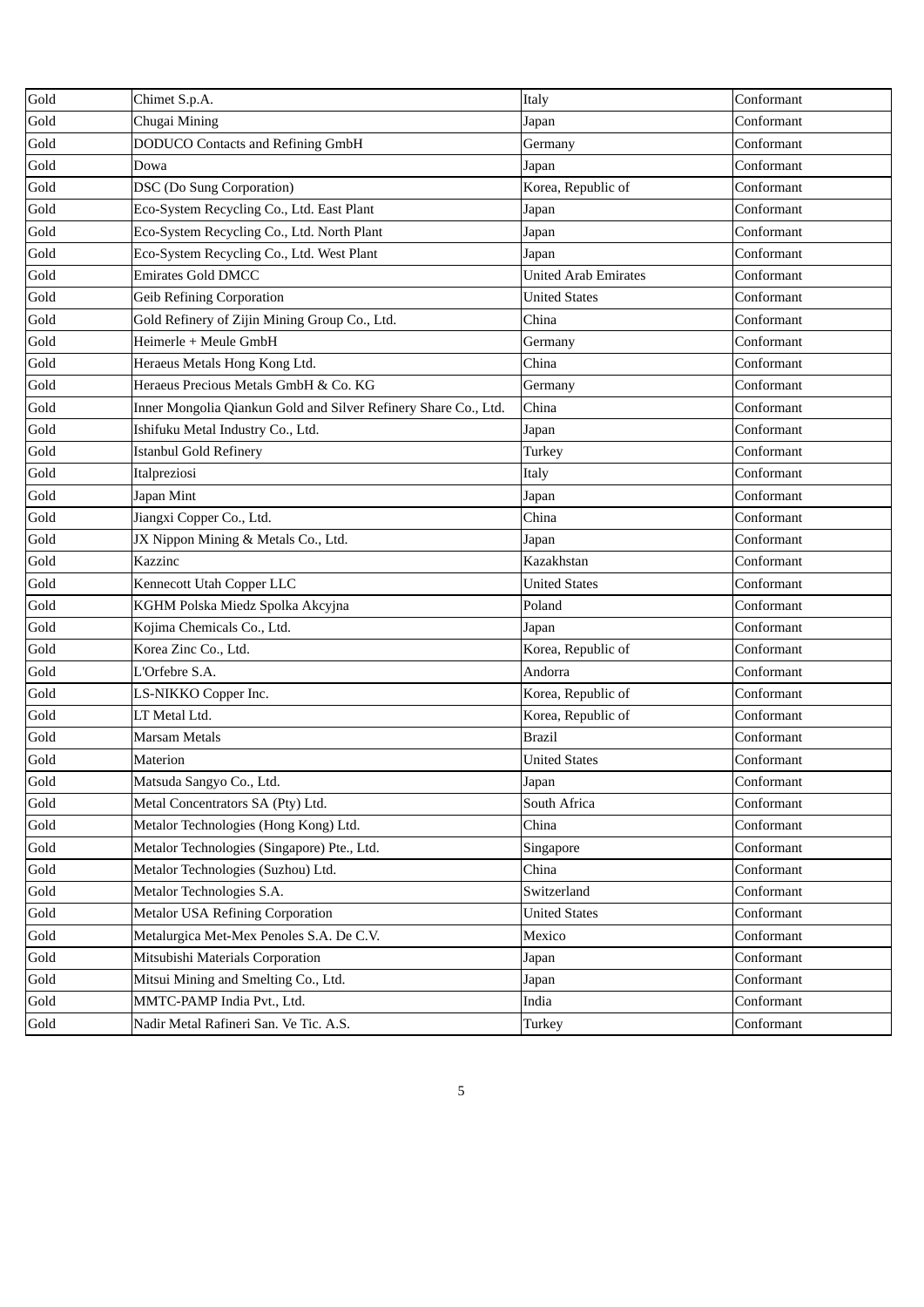| Gold | Navoi Mining and Metallurgical Combinat                     | Uzbekistan           | Conformant |
|------|-------------------------------------------------------------|----------------------|------------|
| Gold | NH Recytech Company                                         | Korea, Republic of   | Conformant |
| Gold | Nihon Material Co., Ltd.                                    | Japan                | Conformant |
| Gold | Ogussa Osterreichische Gold- und Silber-Scheideanstalt GmbH | Austria              | Conformant |
| Gold | Ohura Precious Metal Industry Co., Ltd.                     | Japan                | Conformant |
| Gold | PAMP S.A.                                                   | Switzerland          | Conformant |
| Gold | Planta Recuperadora de Metales SpA                          | Chile                | Conformant |
| Gold | PT Aneka Tambang (Persero) Tbk                              | Indonesia            | Conformant |
| Gold | PX Precinox S.A.                                            | Switzerland          | Conformant |
| Gold | Rand Refinery (Pty) Ltd.                                    | South Africa         | Conformant |
| Gold | REMONDIS PMR B.V.                                           | Netherlands          | Conformant |
| Gold | Royal Canadian Mint                                         | Canada               | Conformant |
| Gold | <b>SAAMP</b>                                                | France               | Conformant |
| Gold | Safimet S.p.A                                               | Italy                | Conformant |
| Gold | SAFINA A.S.                                                 | Czech Republic       | Conformant |
| Gold | <b>Samduck Precious Metals</b>                              | Korea, Republic of   | Conformant |
| Gold | SEMPSA Joyeria Plateria S.A.                                | Spain                | Conformant |
| Gold | Shandong Gold Smelting Co., Ltd.                            | China                | Conformant |
| Gold | Shandong Zhaojin Gold & Silver Refinery Co., Ltd.           | China                | Conformant |
| Gold | Sichuan Tianze Precious Metals Co., Ltd.                    | China                | Conformant |
| Gold | Singway Technology Co., Ltd.                                | Taiwan               | Conformant |
| Gold | Solar Applied Materials Technology Corp.                    | Taiwan               | Conformant |
| Gold | Sumitomo Metal Mining Co., Ltd.                             | Japan                | Conformant |
| Gold | SungEel HiMetal Co., Ltd.                                   | Korea, Republic of   | Conformant |
| Gold | T.C.A S.p.A                                                 | Italy                | Conformant |
| Gold | Tanaka Kikinzoku Kogyo K.K.                                 | Japan                | Conformant |
| Gold | Tokuriki Honten Co., Ltd.                                   | Japan                | Conformant |
| Gold | TOO Tau-Ken-Altyn                                           | Kazakhstan           | Conformant |
| Gold | Torecom                                                     | Korea, Republic of   | Conformant |
| Gold | <b>Umicore Precious Metals Thailand</b>                     | Thailand             | Conformant |
| Gold | Umicore S.A. Business Unit Precious Metals Refining         | Belgium              | Conformant |
| Gold | United Precious Metal Refining, Inc.                        | <b>United States</b> | Conformant |
| Gold | Valcambi S.A.                                               | Switzerland          | Conformant |
| Gold | Western Australian Mint (T/a The Perth Mint)                | Australia            | Conformant |
| Gold | WIELAND Edelmetalle GmbH                                    | Germany              | Conformant |
| Gold | Yamakin Co., Ltd.                                           | Japan                | Conformant |
| Gold | Yokohama Metal Co., Ltd.                                    | Japan                | Conformant |
| Gold | Zhongyuan Gold Smelter of Zhongjin Gold Corporation         | China                | Conformant |
| Gold | <b>Alexy Metals</b>                                         | <b>United States</b> | Active     |
| Gold | <b>Augmont Enterprises Private Limited</b>                  | India                | Active     |
| Gold | C.I Metales Procesados Industriales SAS                     | Colombia             | Active     |
| Gold | GCC Gujrat Gold Centre Pvt. Ltd.                            | India                | Active     |
| Gold | Sancus ZFS (L'Orfebre, SA)                                  | Colombia             | Active     |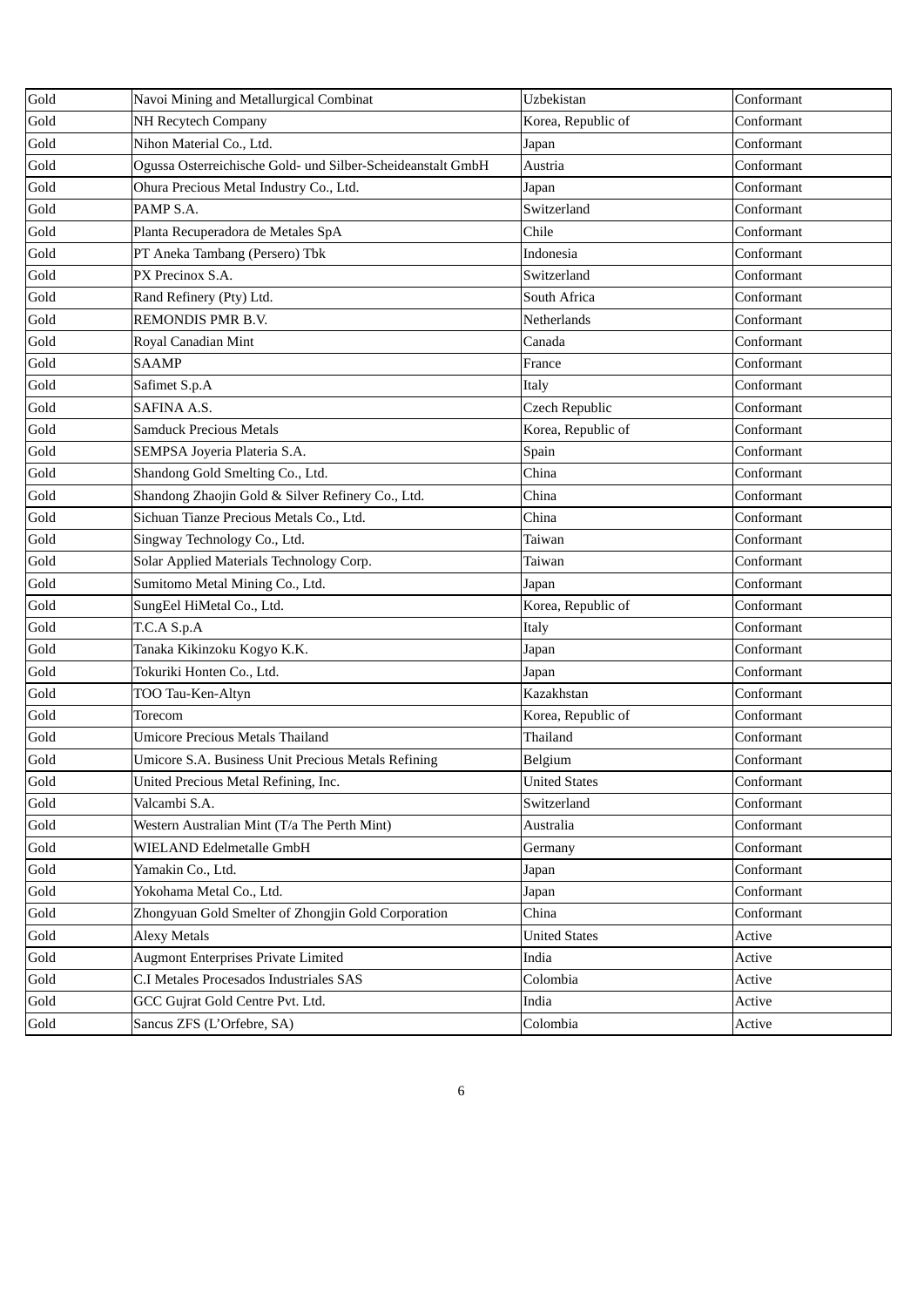| Gold | SAXONIA Edelmetalle GmbH                                | Germany                     | Active                              |
|------|---------------------------------------------------------|-----------------------------|-------------------------------------|
| Gold | WEEEREFINING                                            | France                      | Active                              |
| Gold | Abington Reldan Metals, LLC                             | <b>United States</b>        | On Smelter Look-Up List<br>Tab Only |
| Gold | <b>African Gold Refinery</b>                            | Uganda                      | On Smelter Look-Up List<br>Tab Only |
| Gold | Atasay Kuyumculuk Sanayi Ve Ticaret A.S.                | Turkey                      | On Smelter Look-Up List<br>Tab Only |
| Gold | <b>AU Traders and Refiners</b>                          | South Africa                | On Smelter Look-Up List<br>Tab Only |
| Gold | Caridad                                                 | Mexico                      | On Smelter Look-Up List<br>Tab Only |
| Gold | <b>CGR Metalloys Pvt Ltd.</b>                           | India                       | On Smelter Look-Up List<br>Tab Only |
| Gold | Daye Non-Ferrous Metals Mining Ltd.                     | China                       | On Smelter Look-Up List<br>Tab Only |
| Gold | Degussa Sonne / Mond Goldhandel GmbH                    | Germany                     | On Smelter Look-Up List<br>Tab Only |
| Gold | Dijllah Gold Refinery FZC                               | <b>United Arab Emirates</b> | On Smelter Look-Up List<br>Tab Only |
| Gold | Emerald Jewel Industry India Limited (Unit 1)           | India                       | On Smelter Look-Up List<br>Tab Only |
| Gold | Emerald Jewel Industry India Limited (Unit 2)           | India                       | On Smelter Look-Up List<br>Tab Only |
| Gold | Emerald Jewel Industry India Limited (Unit 3)           | India                       | On Smelter Look-Up List<br>Tab Only |
| Gold | Emerald Jewel Industry India Limited (Unit 4)           | India                       | On Smelter Look-Up List<br>Tab Only |
| Gold | Fidelity Printers and Refiners Ltd.                     | Zimbabwe                    | On Smelter Look-Up List<br>Tab Only |
| Gold | Fujairah Gold FZC                                       | <b>United Arab Emirates</b> | On Smelter Look-Up List<br>Tab Only |
| Gold | <b>Gold Coast Refinery</b>                              | Ghana                       | On Smelter Look-Up List<br>Tab Only |
| Gold | Great Wall Precious Metals Co., Ltd. of CBPM            | China                       | On Smelter Look-Up List<br>Tab Only |
| Gold | Guangdong Jinding Gold Limited                          | China                       | On Smelter Look-Up List<br>Tab Only |
| Gold | Guoda Safina High-Tech Environmental Refinery Co., Ltd. | China                       | On Smelter Look-Up List<br>Tab Only |
| Gold | Hangzhou Fuchunjiang Smelting Co., Ltd.                 | China                       | On Smelter Look-Up List<br>Tab Only |
| Gold | Hunan Chenzhou Mining Co., Ltd.                         | China                       | On Smelter Look-Up List<br>Tab Only |
| Gold | Hunan Guiyang yinxing Nonferrous Smelting Co., Ltd.     | China                       | On Smelter Look-Up List<br>Tab Only |
| Gold | HwaSeong CJ CO., LTD.                                   | Korea, Republic of          | On Smelter Look-Up List<br>Tab Only |
| Gold | <b>Industrial Refining Company</b>                      | Belgium                     | On Smelter Look-Up List<br>Tab Only |
| Gold | <b>International Precious Metal Refiners</b>            | <b>United Arab Emirates</b> | On Smelter Look-Up List<br>Tab Only |
| Gold | <b>JALAN &amp; Company</b>                              | India                       | On Smelter Look-Up List<br>Tab Only |
| Gold | JSC Ekaterinburg Non-Ferrous Metal Processing Plant     | <b>Russian Federation</b>   | On Smelter Look-Up List<br>Tab Only |
| Gold | <b>JSC</b> Uralelectromed                               | <b>Russian Federation</b>   | On Smelter Look-Up List<br>Tab Only |
| Gold | K.A. Rasmussen                                          | Norway                      | On Smelter Look-Up List<br>Tab Only |
| Gold | Kaloti Precious Metals                                  | <b>United Arab Emirates</b> | On Smelter Look-Up List<br>Tab Only |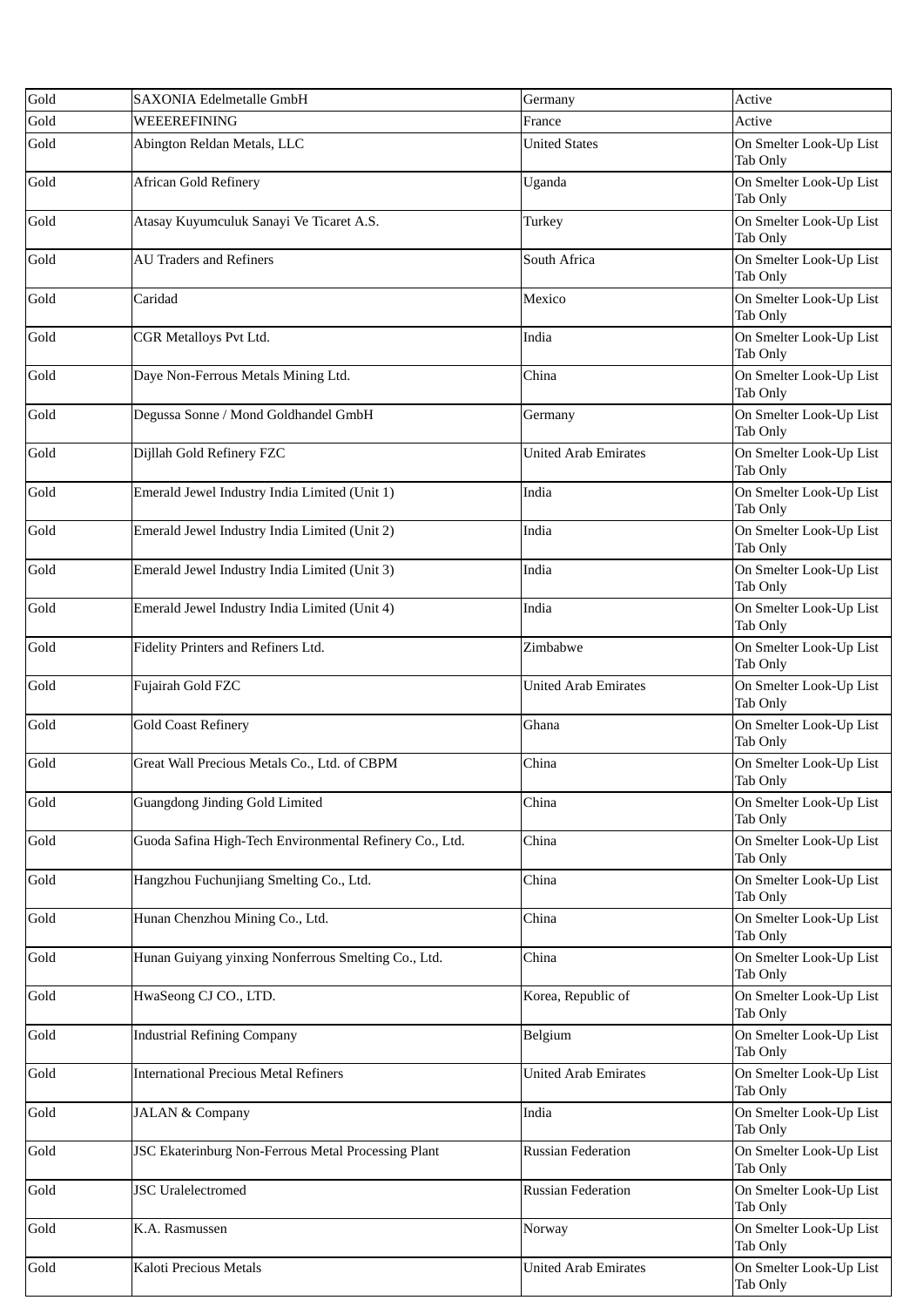| Gold | Kazakhmys Smelting LLC                       | Kazakhstan                | On Smelter Look-Up List<br>Tab Only |
|------|----------------------------------------------|---------------------------|-------------------------------------|
| Gold | Kundan Care Products Ltd.                    | India                     | On Smelter Look-Up List<br>Tab Only |
| Gold | Kyrgyzaltyn JSC                              | Kyrgyzstan                | On Smelter Look-Up List<br>Tab Only |
| Gold | Kyshtym Copper-Electrolytic Plant ZAO        | <b>Russian Federation</b> | On Smelter Look-Up List<br>Tab Only |
| Gold | L'azurde Company For Jewelry                 | Saudi Arabia              | On Smelter Look-Up List<br>Tab Only |
| Gold | Lingbao Gold Co., Ltd.                       | China                     | On Smelter Look-Up List<br>Tab Only |
| Gold | Lingbao Jinyuan Tonghui Refinery Co., Ltd.   | China                     | On Smelter Look-Up List<br>Tab Only |
| Gold | Luoyang Zijin Yinhui Gold Refinery Co., Ltd. | China                     | On Smelter Look-Up List<br>Tab Only |
| Gold | <b>MD</b> Overseas                           | India                     | On Smelter Look-Up List<br>Tab Only |
| Gold | Metallix Refining Inc.                       | <b>United States</b>      | On Smelter Look-Up List<br>Tab Only |
| Gold | Modeltech Sdn Bhd                            | Malaysia                  | On Smelter Look-Up List<br>Tab Only |

7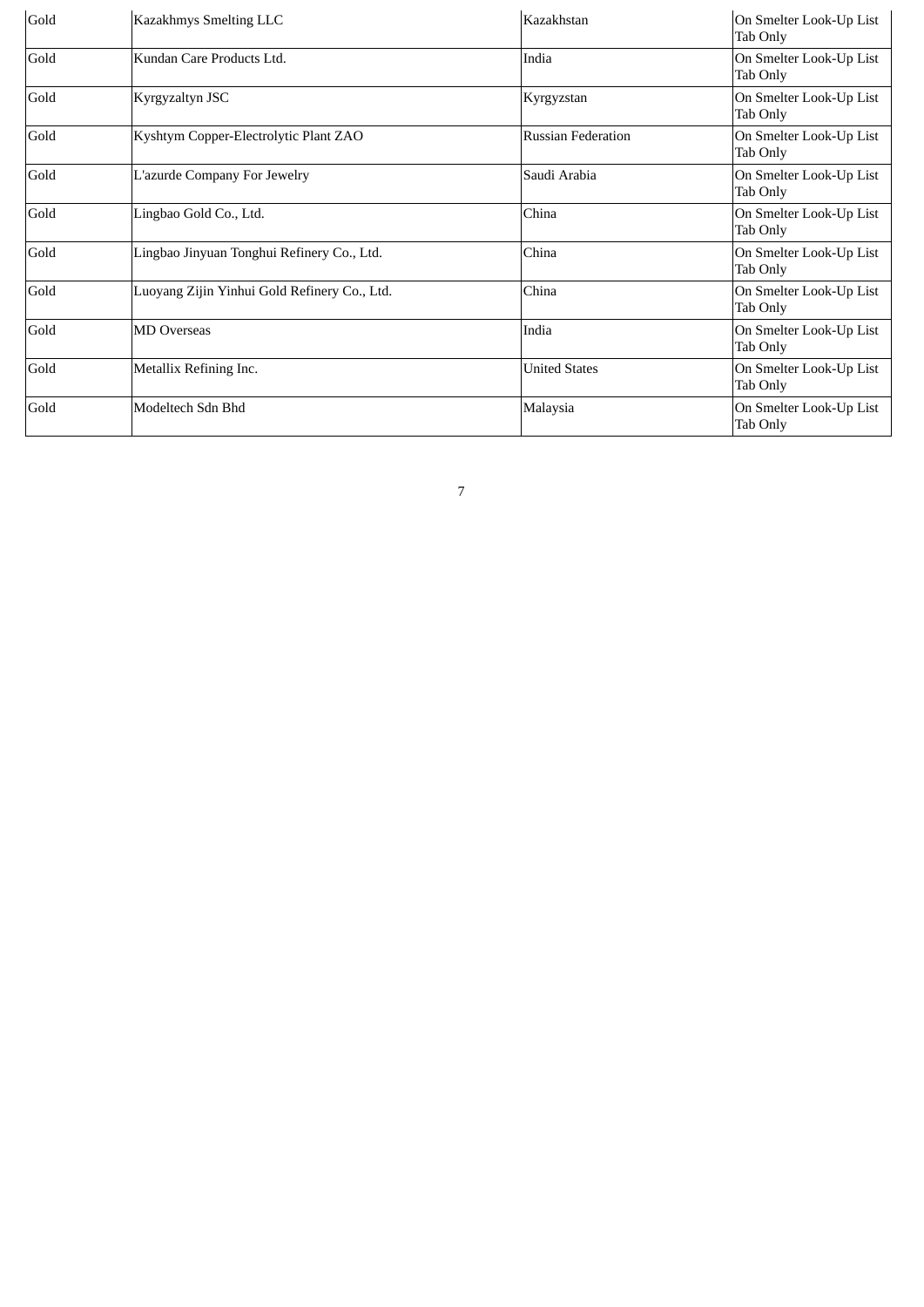| Gold     | Morris and Watson                                                                                 | New Zealand               | On Smelter Look-Up List<br>Tab Only |
|----------|---------------------------------------------------------------------------------------------------|---------------------------|-------------------------------------|
| Gold     | Moscow Special Alloys Processing Plant                                                            | <b>Russian Federation</b> | On Smelter Look-Up List<br>Tab Only |
| Gold     | OJSC "The Gulidov Krasnoyarsk Non-Ferrous Metals Plant" (OJSC Russian Federation<br>Krastsvetmet) |                           | On Smelter Look-Up List<br>Tab Only |
| Gold     | <b>OJSC Novosibirsk Refinery</b>                                                                  | <b>Russian Federation</b> | On Smelter Look-Up List<br>Tab Only |
| Gold     | Pease & Curren                                                                                    | <b>United States</b>      | On Smelter Look-Up List<br>Tab Only |
| Gold     | Penglai Penggang Gold Industry Co., Ltd.                                                          | China                     | On Smelter Look-Up List<br>Tab Only |
| Gold     | Prioksky Plant of Non-Ferrous Metals                                                              | <b>Russian Federation</b> | On Smelter Look-Up List<br>Tab Only |
| Gold     | QG Refining, LLC                                                                                  | <b>United States</b>      | On Smelter Look-Up List<br>Tab Only |
| Gold     | Refinery of Seemine Gold Co., Ltd.                                                                | China                     | On Smelter Look-Up List<br>Tab Only |
| Gold     | Sabin Metal Corp.                                                                                 | <b>United States</b>      | On Smelter Look-Up List<br>Tab Only |
| Gold     | Sai Refinery                                                                                      | India                     | On Smelter Look-Up List<br>Tab Only |
| Gold     | SAMWON METALS Corp.                                                                               | Korea, Republic of        | On Smelter Look-Up List<br>Tab Only |
| Gold     | Sellem Industries Ltd.                                                                            | Mauritania                | On Smelter Look-Up List<br>Tab Only |
| Gold     | Shandong Humon Smelting Co., Ltd.                                                                 | China                     | On Smelter Look-Up List<br>Tab Only |
| Gold     | Shandong Tiancheng Biological Gold Industrial Co., Ltd.                                           | China                     | On Smelter Look-Up List<br>Tab Only |
| Gold     | Shenzhen Zhonghenglong Real Industry Co., Ltd.                                                    | China                     | On Smelter Look-Up List<br>Tab Only |
| Gold     | Shirpur Gold Refinery Ltd.                                                                        | India                     | On Smelter Look-Up List<br>Tab Only |
| Gold     | SOE Shyolkovsky Factory of Secondary Precious Metals                                              | <b>Russian Federation</b> | On Smelter Look-Up List<br>Tab Only |
| Gold     | Sovereign Metals                                                                                  | India                     | On Smelter Look-Up List<br>Tab Only |
| Gold     | State Research Institute Center for Physical Sciences and<br>Technology                           | Lithuania                 | On Smelter Look-Up List<br>Tab Only |
| Gold     | <b>Sudan Gold Refinery</b>                                                                        | Sudan                     | On Smelter Look-Up List<br>Tab Only |
| Gold     | Super Dragon Technology Co., Ltd.                                                                 | Taiwan                    | On Smelter Look-Up List<br>Tab Only |
| Gold     | Tongling Nonferrous Metals Group Co., Ltd.                                                        | China                     | On Smelter Look-Up List<br>Tab Only |
| Gold     | <b>Value Trading</b>                                                                              | Belgium                   | On Smelter Look-Up List<br>Tab Only |
| Gold     | Yunnan Copper Industry Co., Ltd.                                                                  | China                     | On Smelter Look-Up List<br>Tab Only |
| Tantalum | <b>AMG Brasil</b>                                                                                 | <b>Brazil</b>             | Conformant                          |
| Tantalum | Changsha South Tantalum Niobium Co., Ltd.                                                         | China                     | Conformant                          |
| Tantalum | D Block Metals, LLC                                                                               | <b>United States</b>      | Conformant                          |
| Tantalum | F&X Electro-Materials Ltd.                                                                        | China                     | Conformant                          |
| Tantalum | FIR Metals & Resource Ltd.                                                                        | China                     | Conformant                          |
| Tantalum | Global Advanced Metals Aizu                                                                       | Japan                     | Conformant                          |
| Tantalum | Global Advanced Metals Boyertown                                                                  | <b>United States</b>      | Conformant                          |
| Tantalum | Guangdong Rising Rare Metals-EO Materials Ltd.                                                    | China                     | Conformant                          |
| Tantalum | H.C. Starck Hermsdorf GmbH                                                                        | Germany                   | Conformant                          |
| Tantalum | H.C. Starck Inc.                                                                                  | <b>United States</b>      | Conformant                          |
| Tantalum | Hengyang King Xing Lifeng New Materials Co., Ltd.                                                 | China                     | Conformant                          |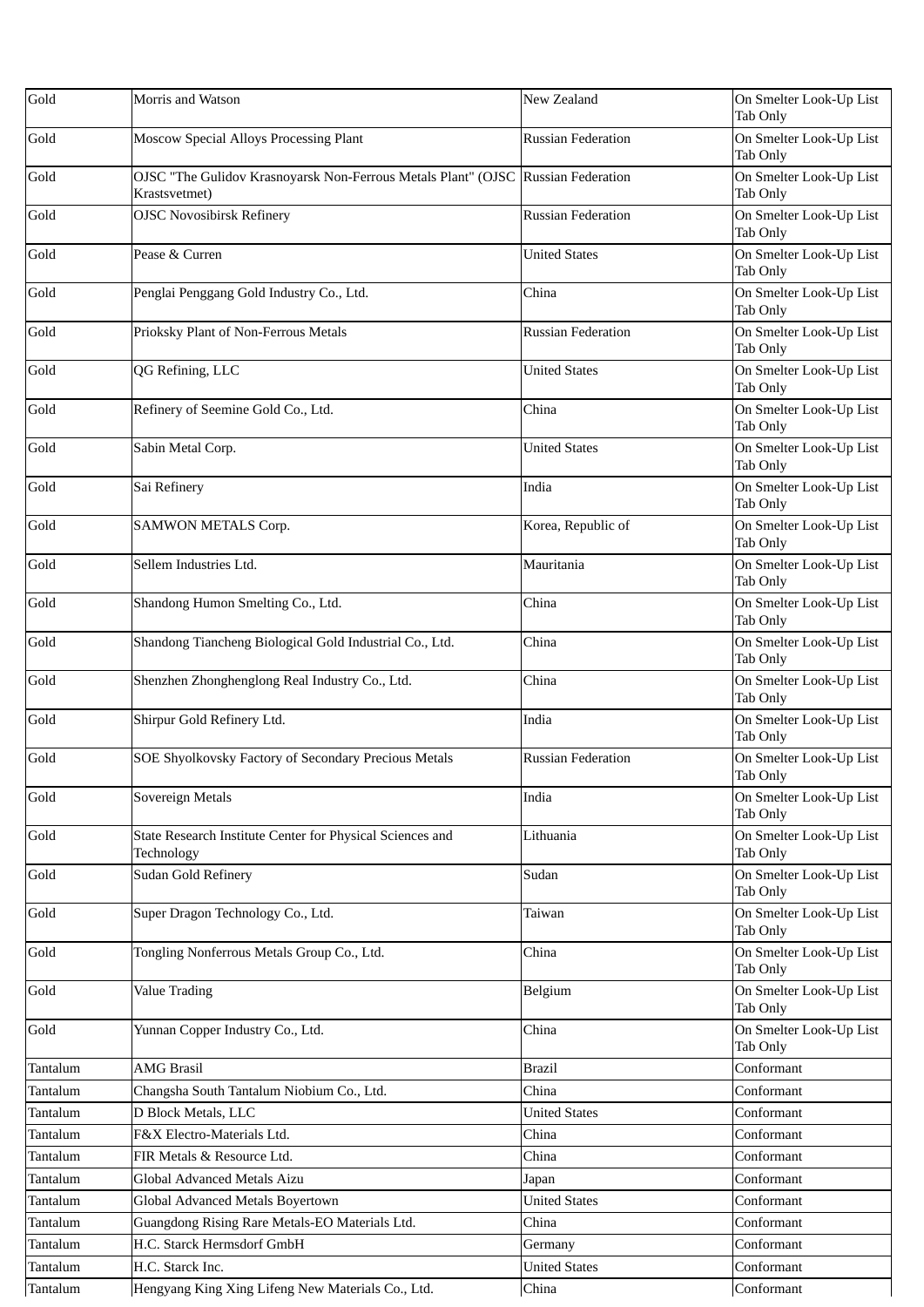| Tantalum | Jiangxi Dinghai Tantalum & Niobium Co., Ltd.  | China  | Conformant |
|----------|-----------------------------------------------|--------|------------|
| Tantalum | Jiangxi Tuohong New Raw Material              | China  | Conformant |
| Tantalum | JiuJiang JinXin Nonferrous Metals Co., Ltd.   | China  | Conformant |
| Tantalum | Jiujiang Tanbre Co., Ltd.                     | China  | Conformant |
| Tantalum | Jiujiang Zhongao Tantalum & Niobium Co., Ltd. | China  | Conformant |
| Tantalum | <b>KEMET</b> de Mexico                        | Mexico | Conformant |
| Tantalum | Metallurgical Products India Pvt., Ltd.       | India  | Conformant |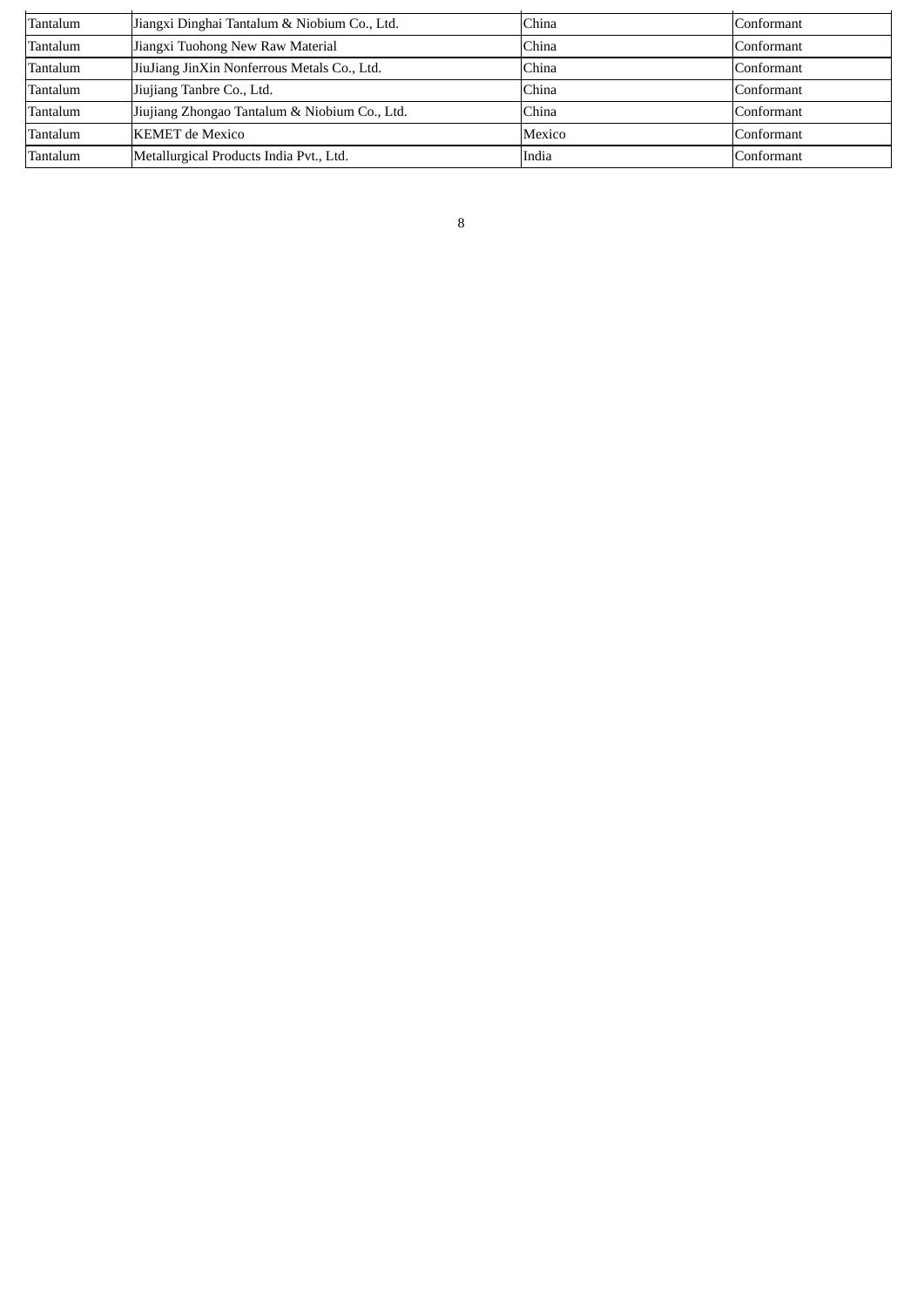| Tantalum | Mineracao Taboca S.A.                                | <b>Brazil</b>             | Conformant                          |
|----------|------------------------------------------------------|---------------------------|-------------------------------------|
| Tantalum | Mitsui Mining and Smelting Co., Ltd.                 | Japan                     | Conformant                          |
| Tantalum | Ningxia Orient Tantalum Industry Co., Ltd.           | China                     | Conformant                          |
| Tantalum | <b>NPM Silmet AS</b>                                 | Estonia                   | Conformant                          |
| Tantalum | OuantumClean                                         | <b>United States</b>      | Conformant                          |
| Tantalum | Resind Industria e Comercio Ltda.                    | Brazil                    | Conformant                          |
| Tantalum | RFH Yancheng Jinye New Material Technology Co., Ltd. | China                     | Conformant                          |
| Tantalum | Solikamsk Magnesium Works OAO                        | <b>Russian Federation</b> | Conformant                          |
| Tantalum | Taki Chemical Co., Ltd.                              | Japan                     | Conformant                          |
| Tantalum | TANIOBIS Co., Ltd.                                   | Thailand                  | Conformant                          |
| Tantalum | <b>TANIOBIS GmbH</b>                                 | Germany                   | Conformant                          |
| Tantalum | TANIOBIS Japan Co., Ltd.                             | Japan                     | Conformant                          |
| Tantalum | TANIOBIS Smelting GmbH & Co. KG                      | Germany                   | Conformant                          |
| Tantalum | <b>Telex Metals</b>                                  | <b>United States</b>      | Conformant                          |
| Tantalum | <b>Ulba Metallurgical Plant JSC</b>                  | Kazakhstan                | Conformant                          |
| Tantalum | XIMEI RESOURCES (GUANGDONG) LIMITED                  | China                     | Conformant                          |
| Tantalum | XinXing Haorong Electronic Material Co., Ltd.        | China                     | Conformant                          |
| Tantalum | Yanling Jincheng Tantalum & Niobium Co., Ltd.        | China                     | Conformant                          |
| Tantalum | Exotech Inc.                                         | <b>United States</b>      | On Smelter Look-Up List<br>Tab Only |
| Tin      | Alpha                                                | <b>United States</b>      | Conformant                          |
| Tin      | Chenzhou Yunxiang Mining and Metallurgy Co., Ltd.    | China                     | Conformant                          |
| Tin      | Chifeng Dajingzi Tin Industry Co., Ltd.              | China                     | Conformant                          |
| Tin      | China Tin Group Co., Ltd.                            | China                     | Conformant                          |
| Tin      | <b>CRM</b> Synergies                                 | Spain                     | Conformant                          |
| Tin      | Dowa                                                 | Japan                     | Conformant                          |
| Tin      | <b>EM Vinto</b>                                      | <b>Bolivia</b>            | Conformant                          |
| Tin      | Estanho de Rondonia S.A.                             | <b>Brazil</b>             | Conformant                          |
| Tin      | Fabrica Auricchio Industria e Comercio Ltda.         | <b>Brazil</b>             | Conformant                          |
| Tin      | <b>Fenix Metals</b>                                  | Poland                    | Conformant                          |
| Tin      | Gejiu Non-Ferrous Metal Processing Co., Ltd.         | China                     | Conformant                          |
| Tin      | Gejiu Yunxin Nonferrous Electrolysis Co., Ltd.       | China                     | Conformant                          |
| Tin      | Gejiu Zili Mining And Metallurgy Co., Ltd.           | China                     | Conformant                          |
| Tin      | Guangdong Hanhe Non-Ferrous Metal Co., Ltd.          | China                     | Conformant                          |
| Tin      | HuiChang Hill Tin Industry Co., Ltd.                 | China                     | Conformant                          |
| Tin      | Jiangxi New Nanshan Technology Ltd.                  | China                     | Conformant                          |
| Tin      | Luna Smelter, Ltd.                                   | Rwanda                    | Conformant                          |
| Tin      | Ma'anshan Weitai Tin Co., Ltd.                       | China                     | Conformant                          |
| Tin      | Magnu's Minerais Metais e Ligas Ltda.                | <b>Brazil</b>             | Conformant                          |
| Tin      | Malaysia Smelting Corporation (MSC)                  | Malaysia                  | Conformant                          |
| Tin      | Metallic Resources, Inc.                             | <b>United States</b>      | Conformant                          |
| Tin      | Metallo Belgium N.V.                                 | Belgium                   | Conformant                          |
| Tin      | Metallo Spain S.L.U.                                 | Spain                     | Conformant                          |
| Tin      | Mineracao Taboca S.A.                                | <b>Brazil</b>             | Conformant                          |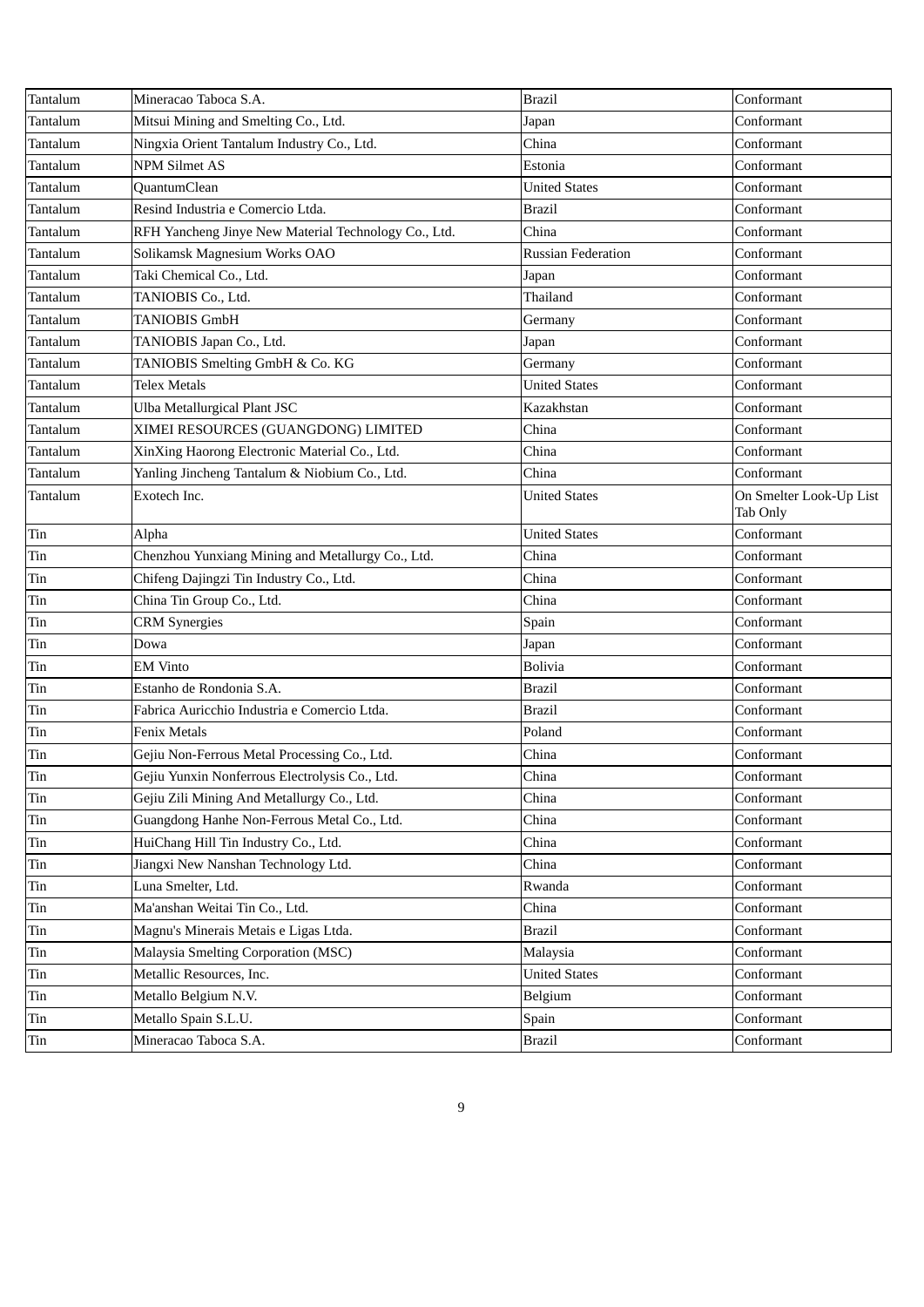| Tin | Minsur                                                                          | Peru                      | Conformant                          |
|-----|---------------------------------------------------------------------------------|---------------------------|-------------------------------------|
| Tin | Mitsubishi Materials Corporation                                                | Japan                     | Conformant                          |
| Tin | Novosibirsk Processing Plant Ltd.                                               | <b>Russian Federation</b> | Conformant                          |
| Tin | O.M. Manufacturing (Thailand) Co., Ltd.                                         | Thailand                  | Conformant                          |
| Tin | O.M. Manufacturing Philippines, Inc.                                            | Philippines               | Conformant                          |
| Tin | Operaciones Metalurgicas S.A.                                                   | <b>Bolivia</b>            | Conformant                          |
| Tin | PT Artha Cipta Langgeng                                                         | Indonesia                 | Conformant                          |
| Tin | PT ATD Makmur Mandiri Jaya                                                      | Indonesia                 | Conformant                          |
| Tin | PT Babel Inti Perkasa                                                           | Indonesia                 | Conformant                          |
| Tin | PT Babel Surya Alam Lestari                                                     | Indonesia                 | Conformant                          |
| Tin | PT Bangka Serumpun                                                              | Indonesia                 | Conformant                          |
| Tin | PT Bukit Timah                                                                  | Indonesia                 | Conformant                          |
| Tin | PT Cipta Persada Mulia                                                          | Indonesia                 | Conformant                          |
| Tin | PT Menara Cipta Mulia                                                           | Indonesia                 | Conformant                          |
| Tin | PT Mitra Stania Prima                                                           | Indonesia                 | Conformant                          |
| Tin | PT Prima Timah Utama                                                            | Indonesia                 | Conformant                          |
| Tin | PT Rajawali Rimba Perkasa                                                       | Indonesia                 | Conformant                          |
| Tin | PT Refined Bangka Tin                                                           | Indonesia                 | Conformant                          |
| Tin | PT Sariwiguna Binasentosa                                                       | Indonesia                 | Conformant                          |
| Tin | PT Stanindo Inti Perkasa                                                        | Indonesia                 | Conformant                          |
| Tin | PT Timah Tbk Kundur                                                             | Indonesia                 | Conformant                          |
| Tin | PT Timah Tbk Mentok                                                             | Indonesia                 | Conformant                          |
| Tin | PT Tinindo Inter Nusa                                                           | Indonesia                 | Conformant                          |
| Tin | Resind Industria e Comercio Ltda.                                               | <b>Brazil</b>             | Conformant                          |
| Tin | Rui Da Hung                                                                     | Taiwan                    | Conformant                          |
| Tin | Soft Metais Ltda.                                                               | <b>Brazil</b>             | Conformant                          |
| Tin | Thai Nguyen Mining and Metallurgy Co., Ltd.                                     | Viet Nam                  | Conformant                          |
| Tin | Thaisarco                                                                       | Thailand                  | Conformant                          |
| Tin | Tin Technology & Refining                                                       | <b>United States</b>      | Conformant                          |
| Tin | White Solder Metalurgia e Mineracao Ltda.                                       | <b>Brazil</b>             | Conformant                          |
| Tin | Yunnan Chengfeng Non-ferrous Metals Co., Ltd.                                   | China                     | Conformant                          |
| Tin | Yunnan Tin Company Limited                                                      | China                     | Conformant                          |
| Tin | CRM Fundicao De Metais E Comercio De Equipamentos<br>Eletronicos Do Brasil Ltda | Brazil                    | Active                              |
| Tin | CV Venus Inti Perkasa                                                           | Indonesia                 | Active                              |
| Tin | Melt Metais e Ligas S.A.                                                        | <b>Brazil</b>             | Active                              |
| Tin | PT Masbro Alam Stania                                                           | Indonesia                 | Active                              |
| Tin | PT Mitra Sukses Globalindo                                                      | Indonesia                 | Active                              |
| Tin | PT Sukses Inti Makmur                                                           | Indonesia                 | Active                              |
| Tin | PT Timah Nusantara                                                              | Indonesia                 | Active                              |
| Tin | Super Ligas                                                                     | <b>Brazil</b>             | Active                              |
| Tin | An Vinh Joint Stock Mineral Processing Company                                  | Viet Nam                  | On Smelter Look-Up List<br>Tab Only |
| Tin | Dongguan CiEXPO Environmental Engineering Co., Ltd.                             | China                     | On Smelter Look-Up List<br>Tab Only |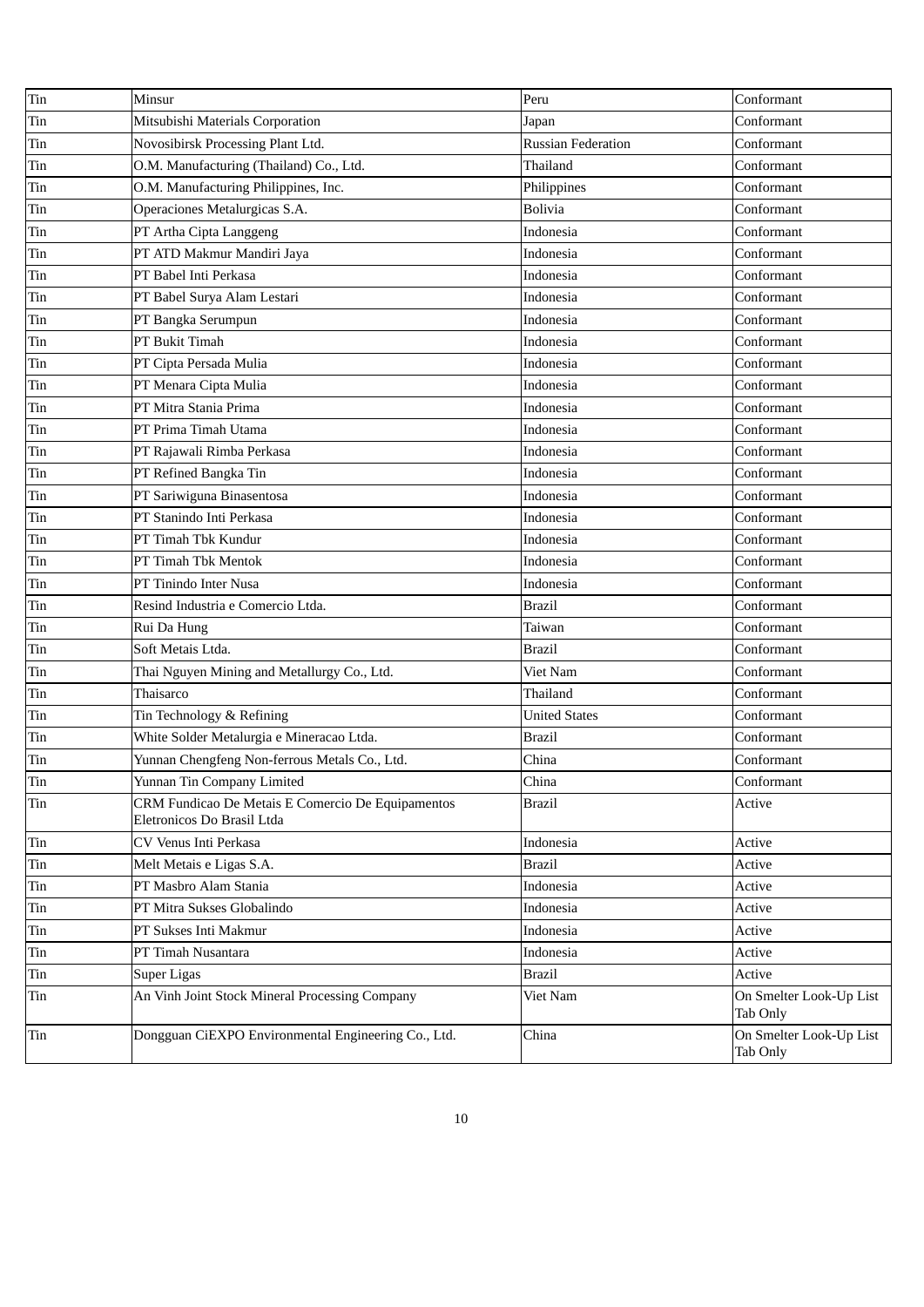| Tin      | Electro-Mechanical Facility of the Cao Bang Minerals & Metallurgy Viet Nam<br>Joint Stock Company |                      | On Smelter Look-Up List<br>Tab Only |
|----------|---------------------------------------------------------------------------------------------------|----------------------|-------------------------------------|
| Tin      | Gejiu City Fuxiang Industry and Trade Co., Ltd.                                                   | China                | On Smelter Look-Up List<br>Tab Only |
| Tin      | Gejiu Kai Meng Industry and Trade LLC                                                             | China                | On Smelter Look-Up List<br>Tab Only |
| Tin      | Modeltech Sdn Bhd                                                                                 | Malaysia             | On Smelter Look-Up List<br>Tab Only |
| Tin      | Nghe Tinh Non-Ferrous Metals Joint Stock Company                                                  | Viet Nam             | On Smelter Look-Up List<br>Tab Only |
| Tin      | Pongpipat Company Limited                                                                         | Myanmar              | On Smelter Look-Up List<br>Tab Only |
| Tin      | Precious Minerals and Smelting Limited                                                            | India                | On Smelter Look-Up List<br>Tab Only |
| Tin      | PT Aries Kencana Sejahtera                                                                        | Indonesia            | On Smelter Look-Up List<br>Tab Only |
| Tin      | Tuyen Quang Non-Ferrous Metals Joint Stock Company                                                | Viet Nam             | On Smelter Look-Up List<br>Tab Only |
| Tin      | VQB Mineral and Trading Group JSC                                                                 | Viet Nam             | On Smelter Look-Up List<br>Tab Only |
| Tin      | Yunnan Yunfan Non-ferrous Metals Co., Ltd.                                                        | China                | On Smelter Look-Up List<br>Tab Only |
| Tungsten | A.L.M.T. TUNGSTEN Corp.                                                                           | Japan                | Conformant                          |
| Tungsten | <b>ACL Metais Eireli</b>                                                                          | <b>Brazil</b>        | Conformant                          |
| Tungsten | Asia Tungsten Products Vietnam Ltd.                                                               | Viet Nam             | Conformant                          |
| Tungsten | Chenzhou Diamond Tungsten Products Co., Ltd.                                                      | China                | Conformant                          |
| Tungsten | China Molybdenum Co., Ltd.                                                                        | China                | Conformant                          |
| Tungsten | Chongyi Zhangyuan Tungsten Co., Ltd.                                                              | China                | Conformant                          |
| Tungsten | Cronimet Brasil Ltda                                                                              | <b>Brazil</b>        | Conformant                          |
| Tungsten | Fujian Ganmin RareMetal Co., Ltd.                                                                 | China                | Conformant                          |
| Tungsten | Fujian Xinlu Tungsten                                                                             | China                | Conformant                          |
| Tungsten | Ganzhou Haichuang Tungsten Co., Ltd.                                                              | China                | Conformant                          |
| Tungsten | Ganzhou Huaxing Tungsten Products Co., Ltd.                                                       | China                | Conformant                          |
| Tungsten | Ganzhou Jiangwu Ferrotungsten Co., Ltd.                                                           | China                | Conformant                          |
| Tungsten | Ganzhou Seadragon W & Mo Co., Ltd.                                                                | China                | Conformant                          |
| Tungsten | Global Tungsten & Powders Corp.                                                                   | <b>United States</b> | Conformant                          |
| Tungsten | Guangdong Xianglu Tungsten Co., Ltd.                                                              | China                | Conformant                          |
| Tungsten | H.C. Starck Tungsten GmbH                                                                         | Germany              | Conformant                          |
| Tungsten | Hunan Chenzhou Mining Co., Ltd.                                                                   | China                | Conformant                          |
| Tungsten | Hunan Chunchang Nonferrous Metals Co., Ltd.                                                       | China                | Conformant                          |
| Tungsten | Hydrometallurg, JSC                                                                               | Russian Federation   | Conformant                          |
| Tungsten | Japan New Metals Co., Ltd.                                                                        | Japan                | Conformant                          |
| Tungsten | Jiangwu H.C. Starck Tungsten Products Co., Ltd.                                                   | China                | Conformant                          |
| Tungsten | Jiangxi Gan Bei Tungsten Co., Ltd.                                                                | China                | Conformant                          |
| Tungsten | Jiangxi Tonggu Non-ferrous Metallurgical & Chemical Co., Ltd.                                     | China                | Conformant                          |
| Tungsten | Jiangxi Xinsheng Tungsten Industry Co., Ltd.                                                      | China                | Conformant                          |
| Tungsten | Jiangxi Yaosheng Tungsten Co., Ltd.                                                               | China                | Conformant                          |
| Tungsten | Jingmen Dewei GEM Tungsten Resources Recycling Co., Ltd.                                          | China                | Conformant                          |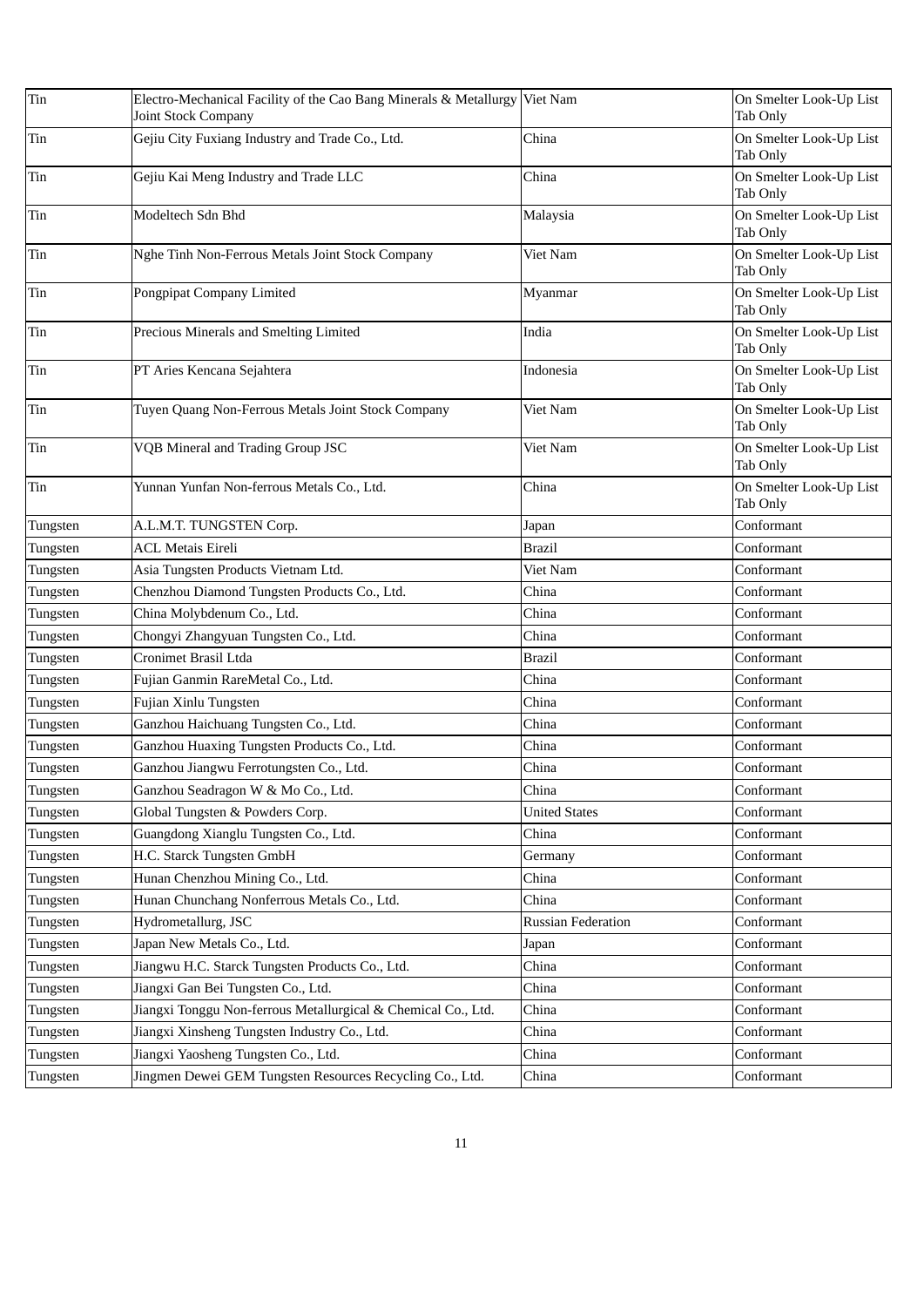| Tungsten | JSC "Kirovgrad Hard Alloys Plant"                           | Russian Federation        | Conformant                          |
|----------|-------------------------------------------------------------|---------------------------|-------------------------------------|
| Tungsten | <b>Kennametal Fallon</b>                                    | <b>United States</b>      | Conformant                          |
| Tungsten | Kennametal Huntsville                                       | <b>United States</b>      | Conformant                          |
| Tungsten | KGETS CO., LTD.                                             | Korea, Republic of        | Conformant                          |
| Tungsten | Lianyou Metals Co., Ltd.                                    | Taiwan                    | Conformant                          |
| Tungsten | Malipo Haiyu Tungsten Co., Ltd.                             | China                     | Conformant                          |
| Tungsten | Masan High-Tech Materials                                   | <b>Viet Nam</b>           | Conformant                          |
| Tungsten | Moliren Ltd.                                                | <b>Russian Federation</b> | Conformant                          |
| Tungsten | Niagara Refining LLC                                        | <b>United States</b>      | Conformant                          |
| Tungsten | Philippine Chuangxin Industrial Co., Inc.                   | Philippines               | Conformant                          |
| Tungsten | TANIOBIS Smelting GmbH & Co. KG                             | Germany                   | Conformant                          |
| Tungsten | <b>Unecha Refractory Metals Plant</b>                       | <b>Russian Federation</b> | Conformant                          |
| Tungsten | Wolfram Bergbau und Hutten AG                               | Austria                   | Conformant                          |
| Tungsten | Xiamen Tungsten (H.C.) Co., Ltd.                            | China                     | Conformant                          |
| Tungsten | Xiamen Tungsten Co., Ltd.                                   | China                     | Conformant                          |
| Tungsten | Xinfeng Huarui Tungsten & Molybdenum New Material Co., Ltd. | China                     | Conformant                          |
| Tungsten | Albasteel Industria e Comercio de Ligas Para Fundicao Ltd.  | <b>Brazil</b>             | Active                              |
| Tungsten | NPP Tyazhmetprom LLC                                        | <b>Russian Federation</b> | Active                              |
| Tungsten | OOO "Technolom" 1                                           | <b>Russian Federation</b> | Active                              |
| Tungsten | OOO "Technolom" 2                                           | Russian Federation        | Active                              |
| Tungsten | Artek LLC                                                   | <b>Russian Federation</b> | On Smelter Look-Up List<br>Tab Only |
| Tungsten | CNMC (Guangxi) PGMA Co., Ltd.                               | China                     | On Smelter Look-Up List<br>Tab Only |
| Tungsten | Jiangxi Minmetals Gao'an Non-ferrous Metals Co., Ltd.       | China                     | On Smelter Look-Up List<br>Tab Only |

- a. "Conformant" means that a SOR has successfully completed an assessment against the applicable Responsible Minerals Assurance Process ("RMAP") standard or an equivalent cross-recognized assessment. Included SORs were not necessarily Conformant for all or part of 2021 and may not continue to be Conformant for any future period.
- b. "Active" means that the SOR is currently engaged in the RMAP but a conformance determination has yet to be made.
- c. "Smelter Look-up List Tab Only" means that a SOR is listed on the Smelter Look-up list tab of the CMRT, but is not listed as "Conformant" or "Active." The RMI notes on its website that the operational impacts of COVID-19 have led to postponements of some RMAP assessments. The RMI website also notes that, due to the eligibility criteria for an RMAP assessment, SORs are sometimes removed from the Conformant list because they are no longer operational and not because they are non-conformant to the standard.

d. SOR status reflected in the table is based solely on information made publicly available by the RMI, without independent verification by Maxeon.

e. Country location is the location of the SOR and is based solely on information made publicly available by the RMI, without independent verification by Maxeon.